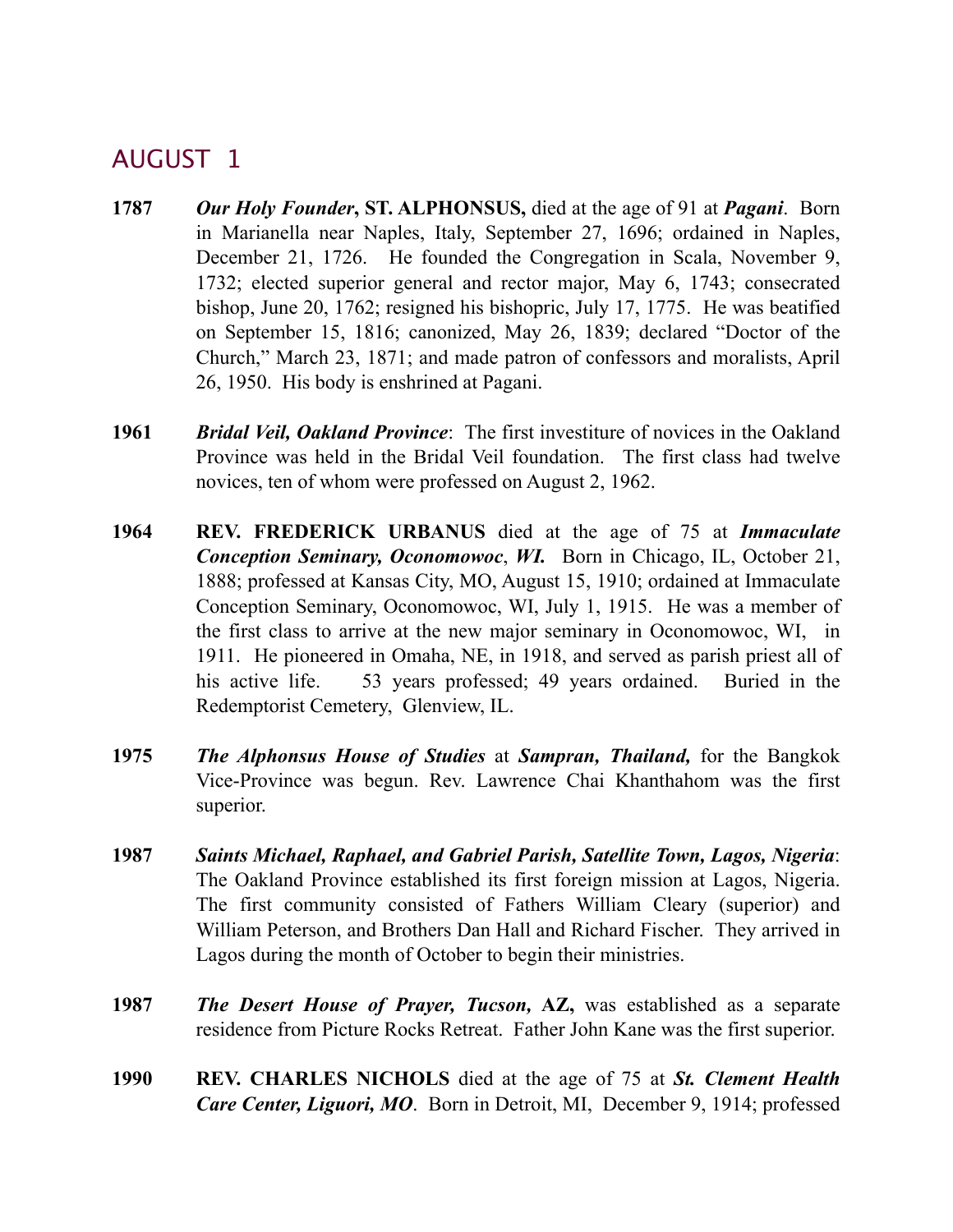at DeSoto, MO, August 2, 1939; ordained at Immaculate Conception Seminary, Oconomowoc, WI, June 22, 1944. During his early years on the West Coast, he taught at the minor seminary at Holy Redeemer, Oakland, CA, and was a missionary out of Coeur d'Alene, ID, and Seattle, WA. He was the first superior at Rapid City, SD. After his golden jubilee of profession, he acquired a word processor and became fascinated with it as an instrument—both for the study of Scripture and the preparation of homilies. He was a quiet, smiling man with a quick wit. 51 years professed; 46 years ordained. Buried in the Redemptorist Cemetery, Liguori, MO.

- **1879 REV. WILLIAM O'SHEA** made his profession at *St. Alphonsus, (Rock), St. Louis, MO*. He was the first clerical novice professed in the St. Louis Province.
- **1883 REV. ALEXANDER CZVITKOVICZ** died at the age of 76 at *St. Mary's Assumption, New Orleans*, LA. Born in Guenz, Hungary, December 21, 1806; professed at Vienna, November 13, 1826; ordained at Graz, Austria, January 17, 1830. He was rector in Vienna when he argued that it was easier to find rectors than to find volunteers for the American Mission. He was appointed superior of the American Mission, arriving in New York, March 7, 1841. He spoke seven languages, four fluently. He admitted St. John Neumann to profession. He was assigned to either Chatawa, MS, or New Orleans, LA, from 1854 until his death. 56 years professed; 53 years ordained. Buried in St. Mary's Church, New Orleans, LA.
- **1950** *The Apostolic School of the Most Holy Redeemer* was formally inaugurated at *Coari, Amazonas, Brazil*. This was the first minor seminary of the Manaus Vice-Province and opened with twenty students. Rev. Robert Hirsch was the first superior.
- **1960** *The Academia Alfonsiana***,** *Rome***,** was made a canonical affiliate of the Lateran University through a decree issued by the Sacred Congregation of Seminaries and Universities. The *Academia* became the University's Institute of Moral Theology for the training of future teachers in moral theology and was given the power of granting degrees. The rector of the Lateran University, Monsignor Antonio Piolanti, said, "It is a true and proper Institute of Moral Theology, the first of its kind in the whole history of the Church."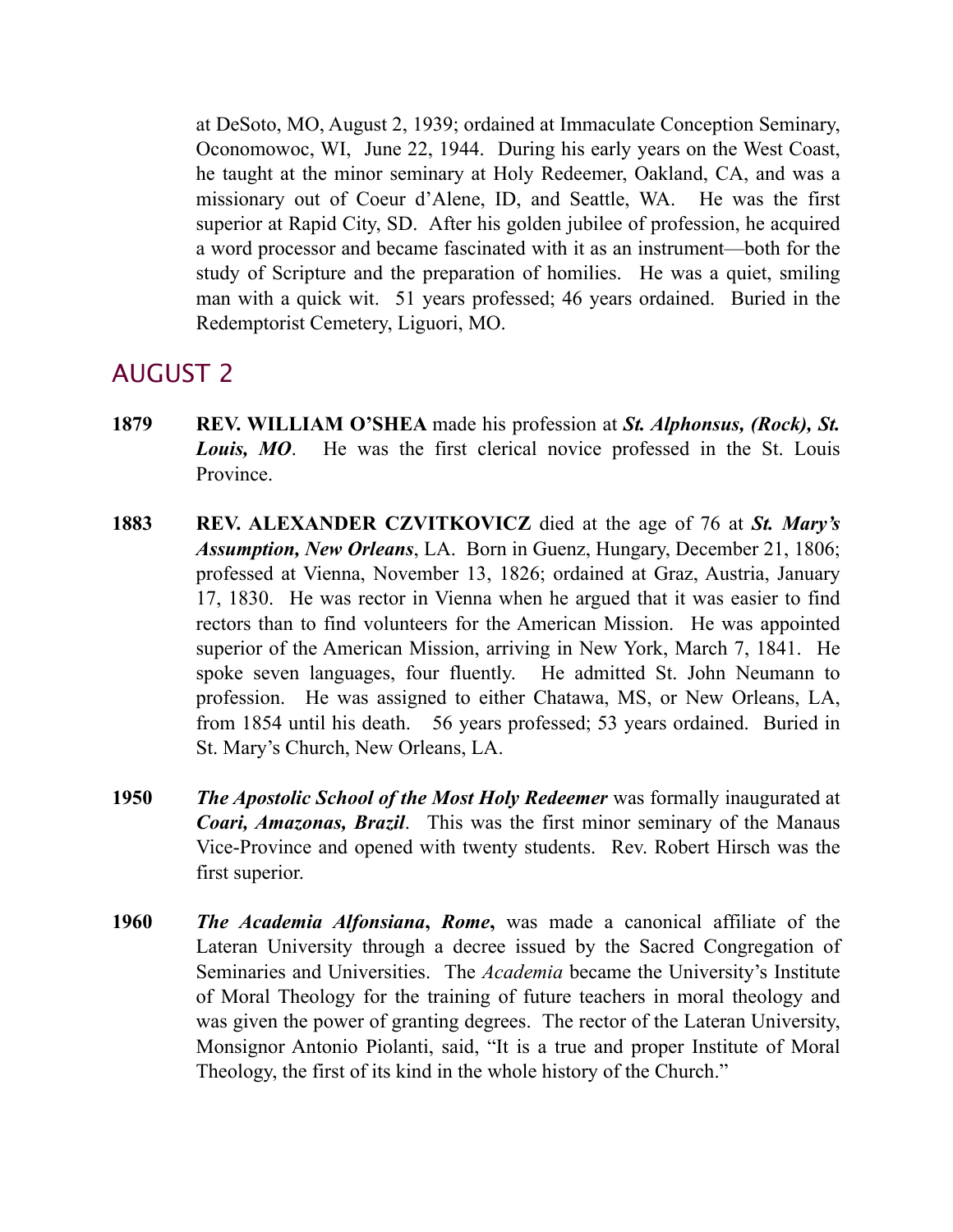**1996 FRATER VINCENT JOHNNY (IKECHUKWU) OKUEDEI** died at the age of 25 at *Redeemer House, Ibadan, Nigeria*. Born in Kwale, Delta, Nigeria, February 10, 1971; professed at Ibadan, July 16, 1994. A clerical student, he was noted for kindness and interest in the poor. He suffered from a kidney ailment which resulted in a seizure causing his sudden death. 2 years professed. Buried in Ibada, Nigeria.

# AUGUST 3

- **1787** *Kingdom of Naples*: Father Andrew Villani, 81 years old, succeeded St. Alphonsus as superior general and rector major. He had managed the approval of the Rule in Rome in 1749. He was consultor to St. Alphonsus from 1749-1787 and coadjutor with the right of succession from 1783.
- **1880 BROTHER CHRISTIAN KALTENECKER** died at the age of 34 at *St. Alphonsus, St. Louis, MO*. Born in Waldturn, Bavaria, February 3, 1846; professed at Annapolis, MD, September 1, 1871. He was a carpenter by trade and assisted in the construction of the church and convent in St. Louis. His last job was the building of the fine walnut vestment case still in use in the sacristy of the "Rock" Church, St. Louis MO. 8 years professed. Originally buried in the garden at the Rock Church, St. Louis, MO. Moved to the cemetery at St. Joseph's College, Kirkwood, MO. Final resting place the Redemptorists Cemetery, Liguori, MO.

- **1783** *An Assembly of the Neapolitan Fathers* opened at *Ciorani* and continued until August 16, 1783. After many ballots, Rev. Andrew Villani was chosen coadjutor with right of succession to St. Alphonsus.
- **1975 MSGR. G. EDGAR GALLANT** of *Anchorage, Alaska,* died on Prince Edward Island, Canada. He was the first priest to be ordained in and for Alaska. He was a Redemptorist Oblate and quite instrumental in encouraging and promoting the Redemptorists to establish a foundation in Alaska. He was a great devotee of Our Mother of Perpetual Help Devotions. He was retired at the time of his death.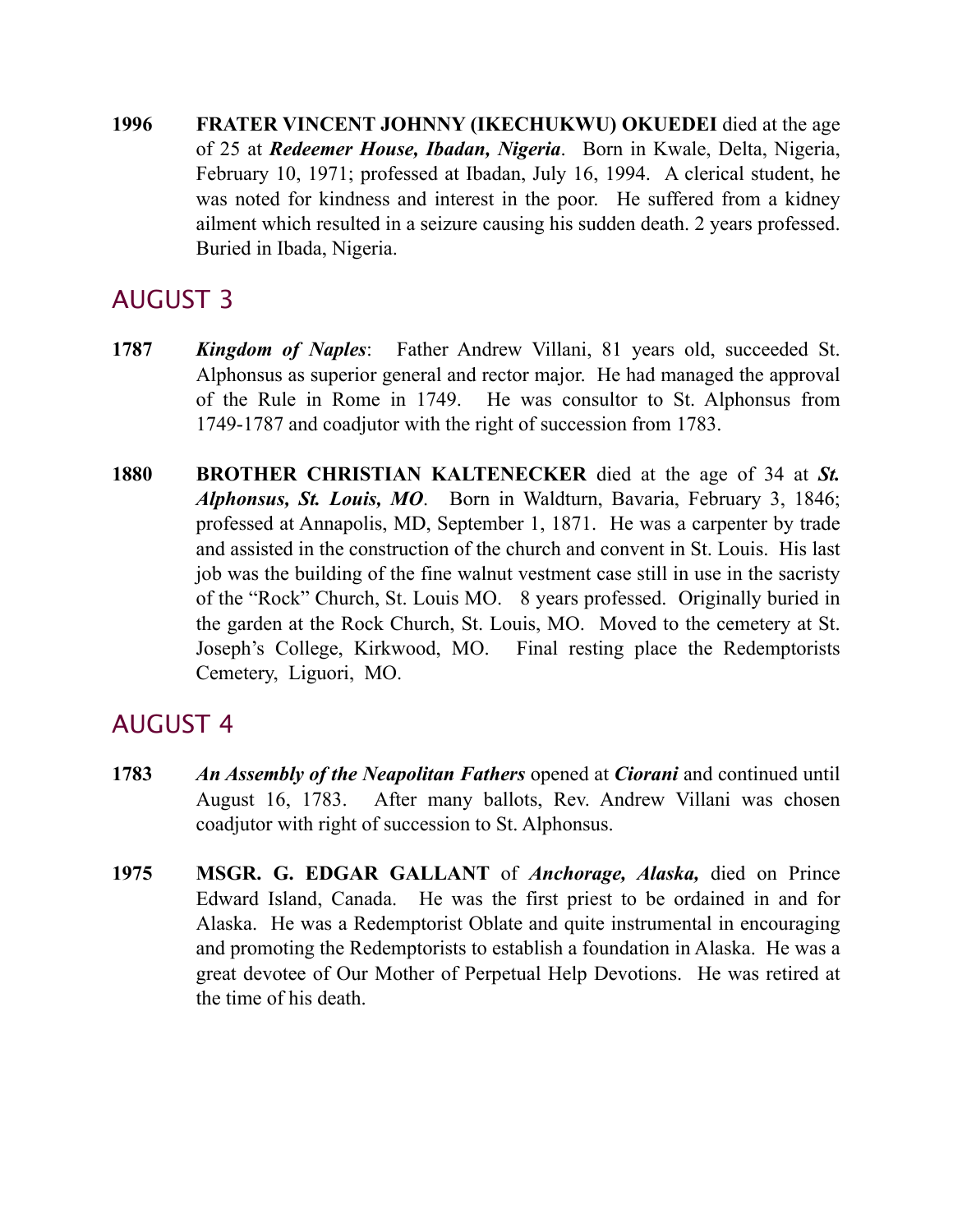- **1791** *The Reunion of Three Branches of the Congregation* (Naples, Sicily, and the Papal States) was authorized by **Pope Pius VI**.
- **1892 REV. THEODORE LAMY** died at the age of 55 while stationed at *St. Alphonsus, Grand Rapids, MI*. Born in Gondelin, France, November 21, 1836; professed at Annapolis, MD, December 25, 1871; ordained in France, December 20, 1862. Shortly after ordination, he came to America and joined the New Orleans Diocese. He volunteered his assistance in the Natchez Diocese during the yellow fever epidemic in 1878. He was reputed to be one of the best singers of church music in the country. While accompanying Father George Grimm, who was in ill health, to New Orleans, he died of a heart attack on the train as it neared the city. He was the founder and first superior of St. Alphonsus Parish in Grand Rapids, MI. 20 years professed; 29 years ordained. Buried in St. Mary's Church, New Orleans, LA.

- **1833 REV. SIMON SAENDERL** began his work among the Ottawa and Chippewa Indians at *Arbe Croche, Michigan*. He also compiled a lexicon of Indian dialects (which has been lost); four hundred pages of his sermons in these tongues remain unedited. Arbe Croche was abandoned about the middle of 1835.
- **1914 REV. STEPHEN EISLER** died at the age of 38 at *St. Gerard's, San Antonio*, *TX.* Born in New Orleans, LA, May 1, 1876; professed at Kirkwood, MO, August 22, 1895; ordained at Kansas City, MO, December 23, 1899. He was sent to Denver, CO, for health reasons while still a student; there he continued his studies and received minor orders, subdiaconate, and diaconate. He spent nearly all of his active life in Denver, CO, where he was rector and built a parochial school. He was sent to San Antonio, TX, shortly before his death. 18 years professed; 14 years ordained. Buried in St. Mary's Church, New Orleans, LA.
- **1999 REV. BERNARD KRAMER** died at the age of 88 at *St. Clement Health Care Center, Liguori, MO* . Born in Independence, MO, December 22, 1910; professed at DeSoto, MO, August 2, 1931; ordained at Immaculate Conception Seminary, Oconomowoc, WI,l June 29, 1936. An outstanding pitcher, he was always known as "Lefty." He served in the parishes in Okmulgee, OK, New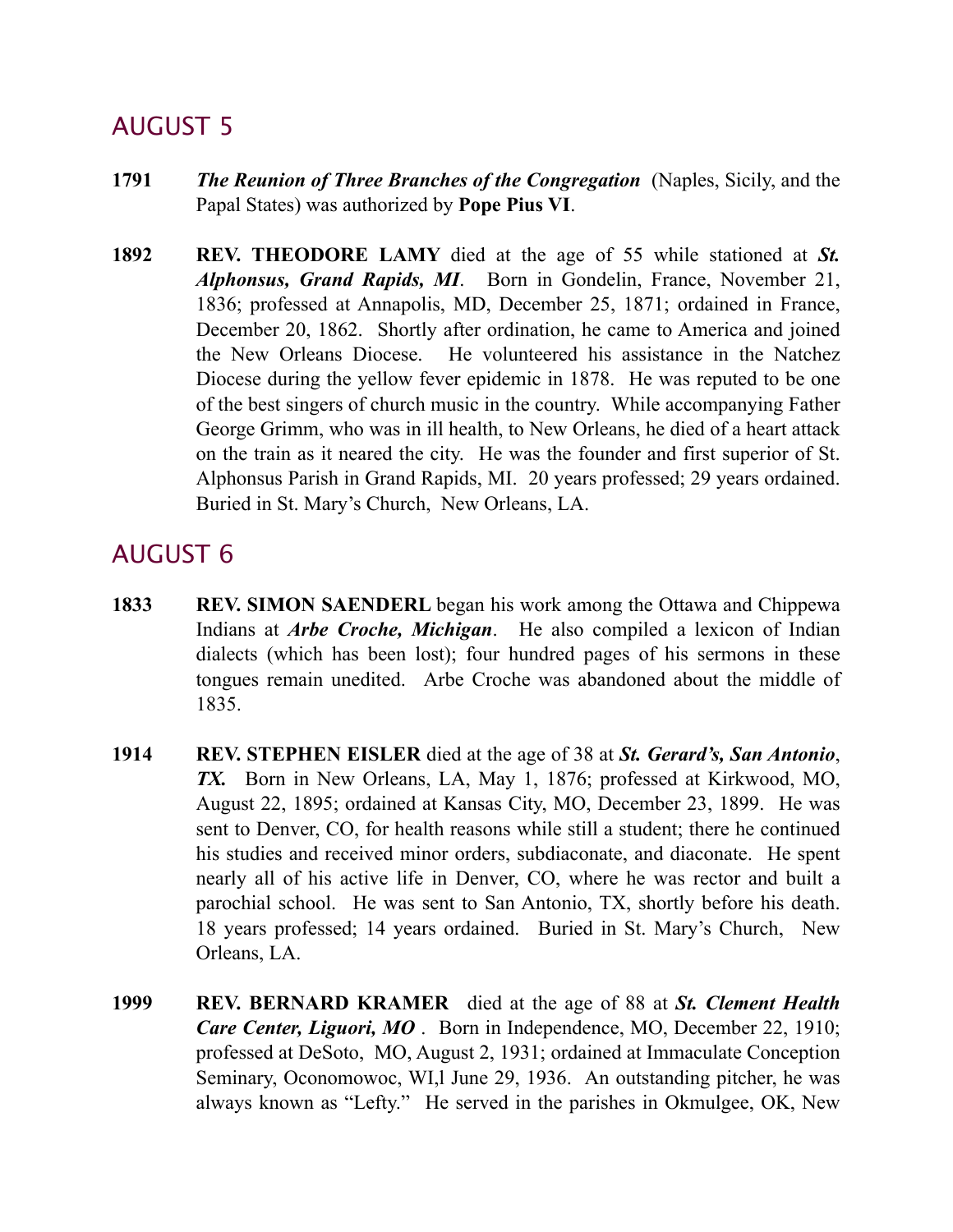Orleans, LA, Denver, CA, and Okmulgee, OK, again. When that parish returned to the diocese in 1986, he moved as a retired confrere to Kansas City, MO, where he remained until shortly before his death. He was always active in youth work in the parish schools, especially in promoting athletic programs. Many, many people remember him for his guidance and counseling in their youth. In retirement he gave special attention to the elderly. 68 yrs. professed; 63 yrs. ordained. Buried in the Redemptorist Cemetery, Liguori, MO.

**2004 REV. RICHARD STRASS** died at the age of 70 at a hospital in Lombard, IL, surrounded by his family. He was stationed in Nonghai, Thailand. Born in Chicago, IL, August, 14, 1933; professed at DeSoto, MO, August 2, 1955; ordained at Immaculate Conception Seminary, Oconomowoc, WI, June 29, 1960.. Fr. Richard George Strass followed his Uncle Fr. George Strass into the Redemptorist priesthood. Fr. Strass was gifted with a strong intelligence and practicality. He spent his early years of priesthood as a missionary in Thailand. In 1973 Fr. Strass was assigned "on loan" to the Oakland Province. The transfer was made official and permanent in 1975. Fr. Strass became famous for his work on the Kenai Penisula in Alaska in the Parish of Soldovia, which included the missions of Homer, Ninilchik, and Deldovia. In his last years he returned to Thailand to work with Fr. Mike Shea and the AIDS children. He was a true Redemptorist missionary living and working among the most abandoned. 49 years professed; 44 years ordained. Buried in St. Nicholas of Flue Church Cemetery, Pattya, Thailand. Also a small urn with some of his ashes are in the "Sarnelli Prayer Room", which is in the Don Wai village, Nonghai, Thailand.

- **1931 BROTHER ADAM THEIN** died at the age of 76 at *St. Mary's Assumption, New Orleans, LA*. Born in Treves, Rhenish Prussia, December 2, 1854; professed at Kirkwood, MO, August 15, 1899. He was a stone-mason by trade and served as baker in the German Army during the Franco-Prussian War. He was the first cook in the major seminary in DeSoto. 31 years professed. Buried in St. Alphonsus Church, New Orleans, LA
- **1959 REV. MARTIN BERRY** died at the age of 56 at *St. Joseph's, Wichita, KS*. Born in Tampa, KS, November 15, 1902; professed at DeSoto, MO, August 2, 1930; ordained at Immaculate Conception Seminary, Oconomowoc, WI, June 8, 1935. He was professor and rector in the minor seminary, and rector in St. Louis, MO, Glenview, IL, and San Antonio, TX. He suffered from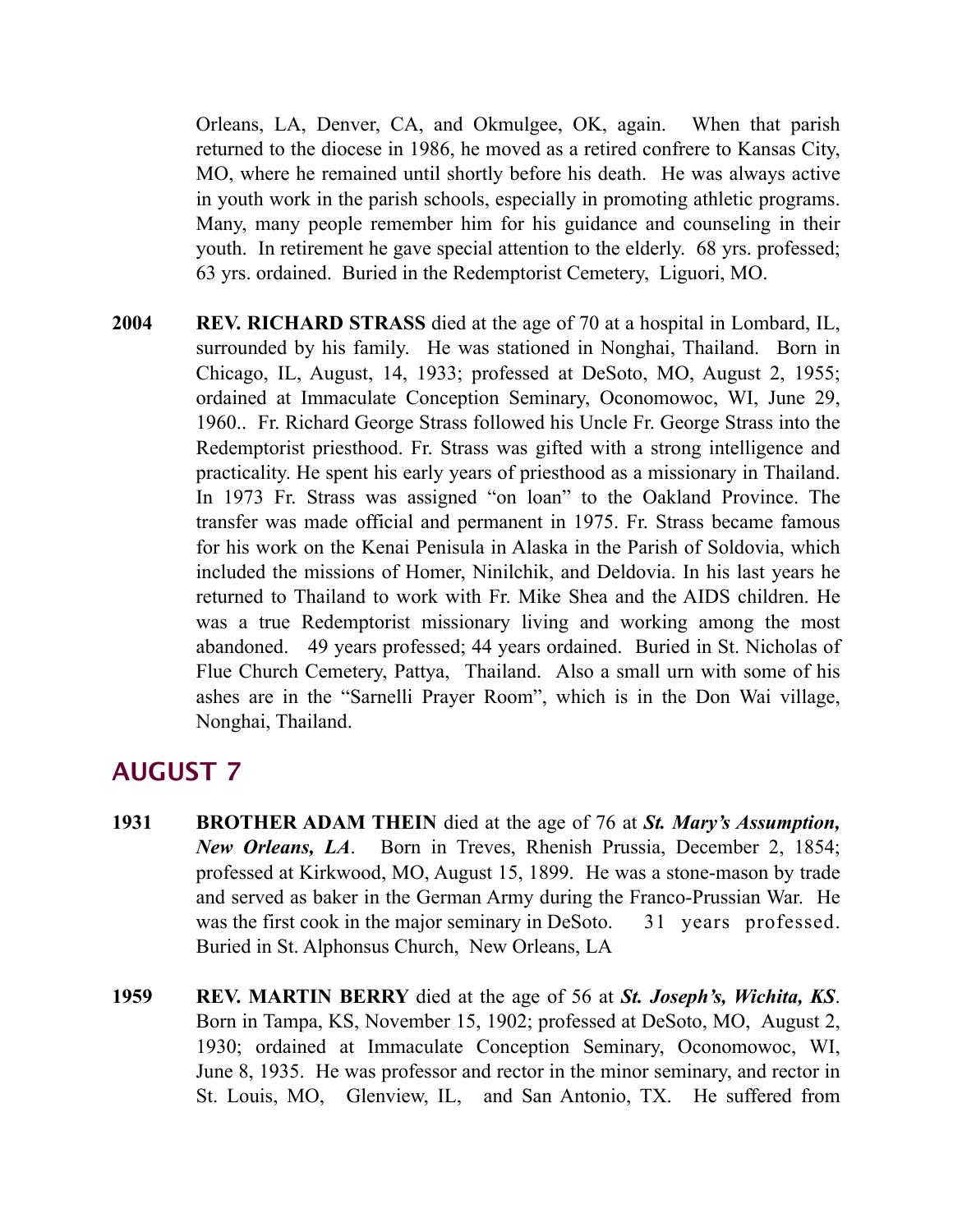Parkinson's Disease and heart trouble. His physical problems did not deter him from working as well as he could in the parish, where he was especially devoted to the sick. 29 years professed; 24 years ordained. Buried in Calvary Cemetery, Wichita, KS.

- **1926 REV. LOUIS BRAND** died at the age of 43 at *St. Gerard's, San Antonio, TX.*  Born in Chicago, IL, August 28, 1882; professed at Kansas City, MO, August 15, 1903; ordained at St. Louis, MO, May 20, 1908. He was parish priest and missionary. His last mission was given only nine weeks before his death. 22 years professed; 18 years ordained. Buried in St. Boniface Cemetery, Chicago, IL.
- **1938 REV. JOSEPH MURPHY** died at the age of 48 at *St. Alphonsus, Fresno, CA*. Born in Arena, WI, January 24, 1890; professed at DeSoto, MO, August 15, 1912; ordained at Immaculate Conception Seminary, Oconomowoc, WI, July 2, 1917. He was a parish priest all of his life and rector in Fresno, CA and San Antonio, TX. 25 years professed; 21 years ordained. Buried in Mt. Calvary Cemetery, Grand Rapids, MI.
- **1968 BROTHER ALEXIUS (HENRY) DE GUIRE** died at the age of 72 at *Liguori Mission House, Liguori, MO*. Born in Fredericktown, MO, January 27, 1896; professed at DeSoto, MO, August 2, 1921. He was a very competent individual in whatever area he was called upon to serve. He was a postmaster in Liguori. He had a deep commitment to the Congregation. Arthritis and heart trouble plagued him in his last years. 47 years professed. Buried in the Redemptorist Cemetery, Liguori, MO.
- **1993 REV. LAWRENCE TRAFFAS** died at the age of 77 at *St. Joseph's Wichita, KS*.Born in Sharon, KS, February 24, 1916; professed at DeSoto, MO, August 2, 1942; ordained at Immaculate Conception Seminary, Oconomowoc, WI, January 6, 1948. He left the family farm at the age of twenty to enter the minor seminary at Kirkwood, MO. He spent sixteen years working in formation communities at Kirkwood and DeSoto, MO. He served as a parish priest, promoter of the *Liguorian* magazine, and preacher of missions. He was rector of DeSoto, MO. 51 years professed; 45 years ordained. Buried in Calvary Cemetery, Wichita, KS.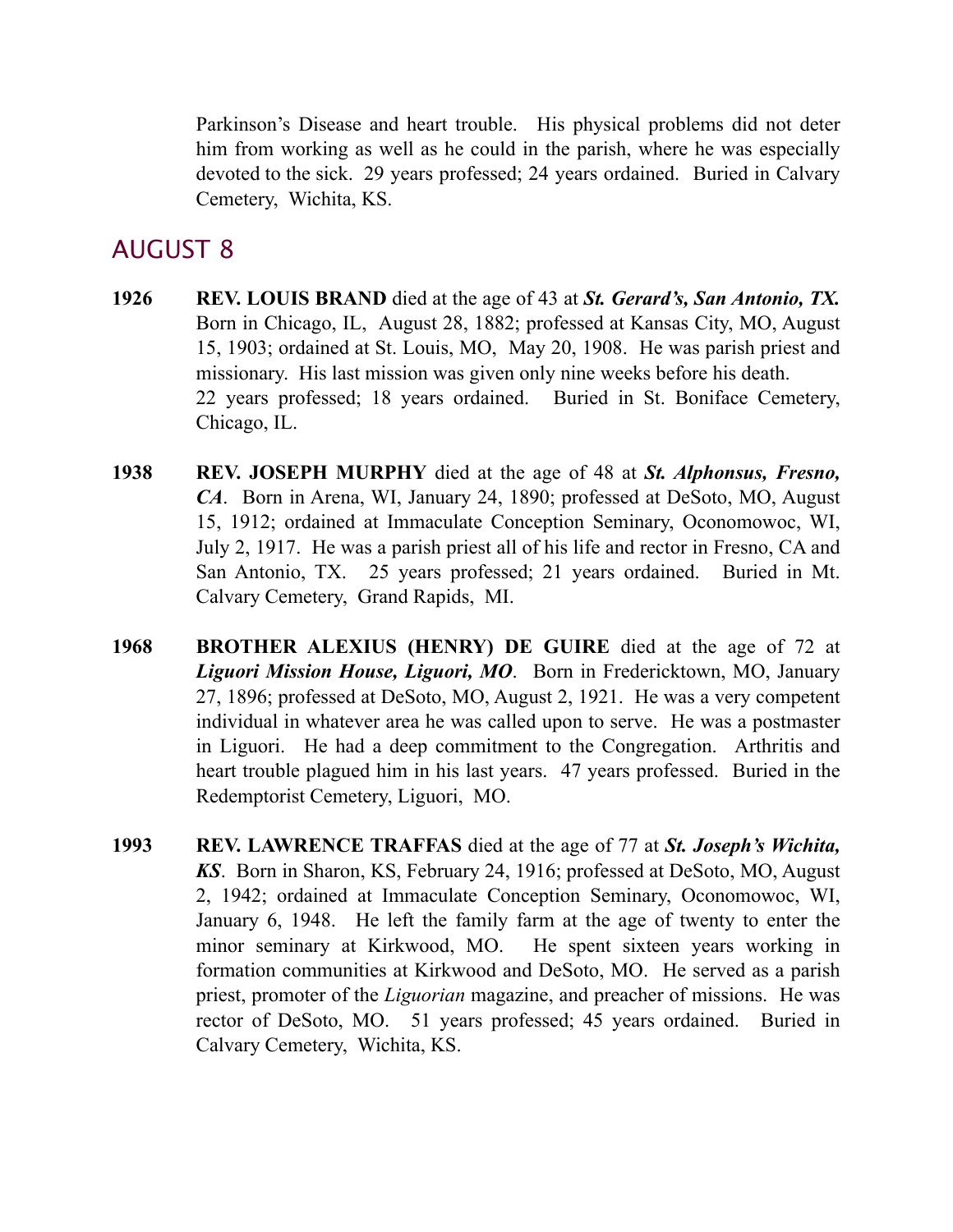- **1921 REV. FRANCIS STRAUBINGER** died at the age of 61 at *St. Alphonsus,*  **Davenport, IA.** Born in St. Louis, MO, January 10, 1860; professed at Kirkwood, MO, September 8, 1892; ordained at St. Louis, MO, May 30, 1885. He made his classical and philosophical studies at the Franciscan College, Teutopolis, IL, and his theological studies at St. Francis Seminary, Milwaukee, WI. He was ordained for the St. Louis Diocese, serving as pastor in Moberly, MO, before entering the Redemptorist novitiate in 1891. He was considered one of the foremost missionaries of his time. 28 years professed; 36 years ordained. Buried in Holy Family Cemetery, Davenport, IA.
- **2006 REV. GERARD RESCH** died at the age of 87 at *St. Clement Health Care Center, Liguori, MO.* Born in Chicago, IL. August 21, 1918; professed at DeSoto, MO, August 2, 1939; ordained at Immaculate Conception Seminary, Oconomowoc, WI, June 22, 1944. During his forty-three years as a priest, Fr. Resch worked primarily as a parish priest and was known for his work with parish youth. He was a lifelong Cubs fan and a true Redemptorist devoted to community life and ministry. Fr. Resch suffered from a rare form of Amyotrophic Lateral Sclerosis (ALS) or Lou Gehrig's disease. He was admitted to the Health Care Center in 1988 due to this illness and bore his remaining years of suffering with great patience, prayer, and a smile. 67 years professed; 62 years ordained. Buried in the Redemptorist Cemetery, Liguori, MO.

- **1744** *Kingdom Of Naples:* St. Alphonsus published his first work, *Visits to the Blessed Sacrament.*
- **1922** *The Foundation of St. Mary's Assumption, St. Mary's, Whittier***,** *CO,* was canonically established. The community had established themselves at Downey in April of 1921. There they changed the name of the Church, with the Bishop's permission, from St. Anthony's to Perpetual Help. The foundation was moved from Downey to Whittier.
- **1972 REV. CHARLES WINTER** died at the age of 53 while stationed at *St. Alphonsus, (Rock) St. Louis, MO*. Born in Sharon, KS, September 8, 1918; professed at DeSoto, MO, August 2, 1946; ordained at Immaculate Conception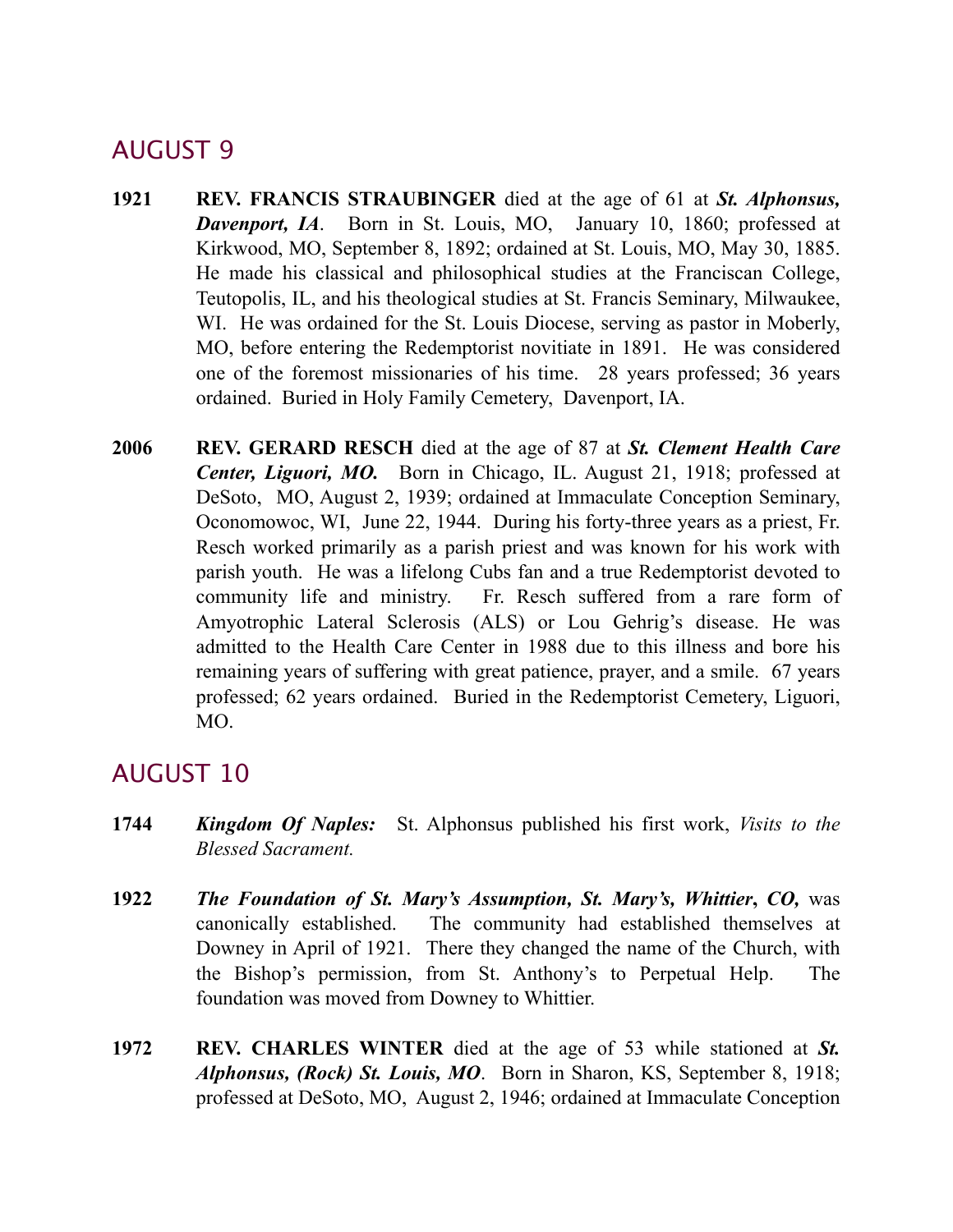Seminary, Oconomowoc, WI, July 2, 1951. He was chaplain for fourteen years at the Veterans' Hospital, St. Louis, MO. The hospital director noted, "his exemplary priestliness was apparent to all the staff and patients during his years of service. This was never more apparent than during the many months of his own illness. In his painful illness, he continued to give joy and consolation to others." He died of cancer in St. Mary's Hospital, St. Louis MO. 26 years professed; 21 years ordained. Buried in the Redemptorist Cemetery, Liguori, MO.

**1992 REV. PETER LENG KOTHISEN** died at the age of 50 at *Khon Kaen, Thailand*. Born in Viengkhuk, Nongkhai, Thailand, October 18, 1941; professed at Galong, Australia, February 11, 1963; ordained at Oconomowoc, June 27, 1968. He was the first Redemptorist born in Thailand to die in the Congregation. He was always called on to start things. Almost everyone in the Diocese of Udon Thani called on him to find water for them to have a well and he usually succeeded. He was a nephew of Blessed Sister Lucia Khambang, one of the seven martyrs of Thailand. 29 years professed; 24 years ordained. Buried in the Cathedral Cemetery (Our Mother of Perpetual Help, Udon Thani, Thailand

### AUGUST 11

**1901** *Pope Leo XIII,* in *Rome,* declared Sister Marie Celeste Crostarosa "Venerable."

## AUGUST 12

**1947** *The Vice-Province of Manaus, Brazil* was canonically established. At the time, the Vice-Province comprised of four foundations: Manaus (the Vice-Provincial residence), Manacapuru, Codajaz, and Coari. Rev. John McCormick was the first Vice-Provincial.

# AUGUST 13

**1753 VEN. PAUL CAFARO** died at the age of 46 at *Caposele*. Born in Casale, Italy, July 5, 1707; professed and ordained in 1741. He was St. Alphonsus' spiritual director and one of the great missionaries in the early history of the Congregation. 12 years professed; 12 years ordained.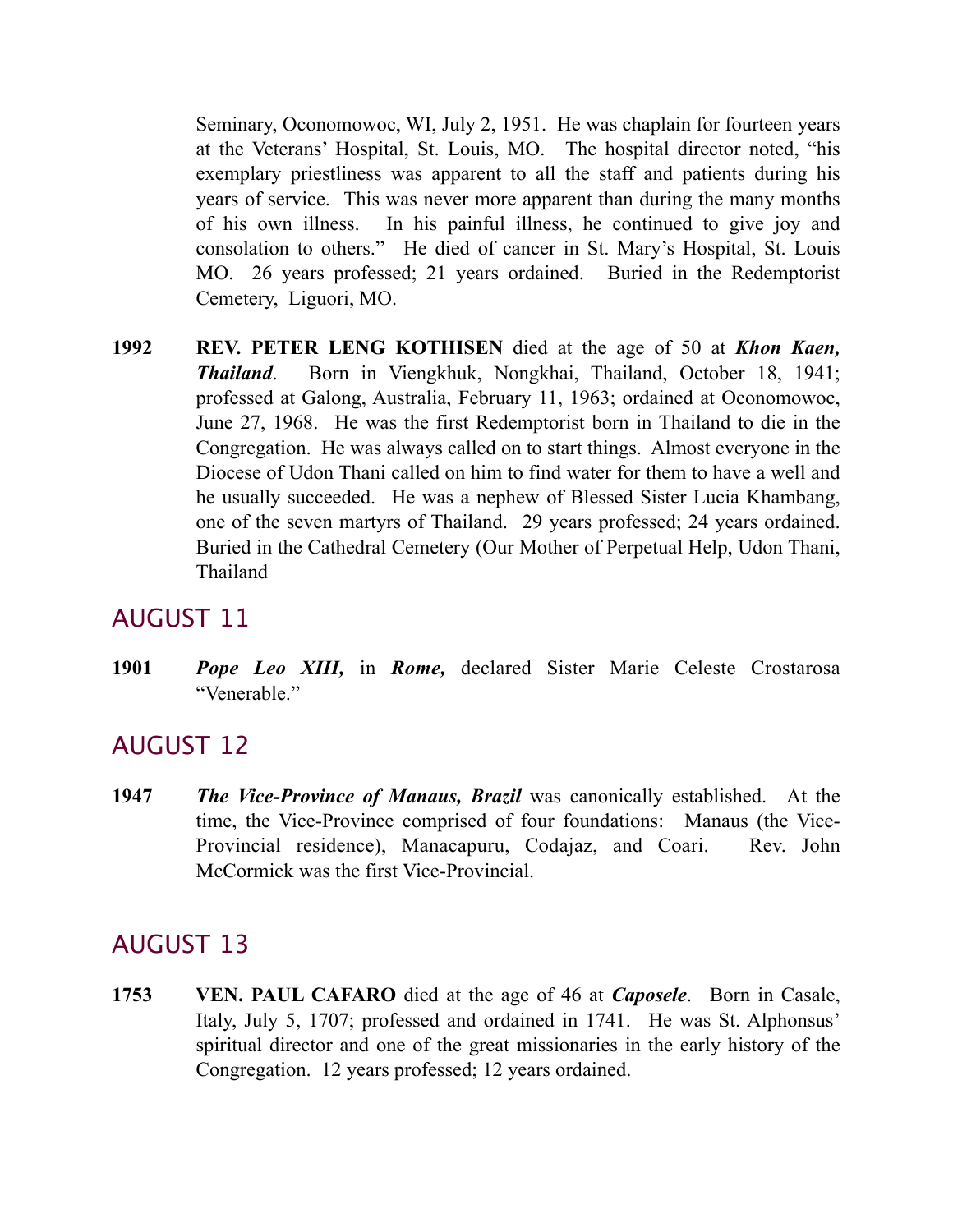- **1906** *The Foundation of Holy Redeemer, Portland*, OR, was begun. Father Edward Cantwell was the first superior. The first service was held on September 6, 1906, on the first floor of an old sanitarium and the living quarters for the community were on the second floor. An early attempt to have a foundation in Portland failed when the Baltimore Province staffed the Northwest area in 1890.
- **1968** *Our Lady of Lourdes, San Francisco, CA*: A mission of All Hallows Parish in San Francisco, CA, was taken over by the Redemptorists. It was the center for the Black Catholic Apostolate for the Archdiocese of San Francisco, CA. Father Don MacKinnon (superior) and Brother Gary Pometta were the founding team of this new apostolate. Gary Pometta would later be ordained a priest and would be the first pastor.
- **1972 REV. WILLIAM MILLER** died at the age of 76 at *St. Mary's Assumption, New Orleans*, LA. Born in New Orleans, LA, August 2, 1896; professed at DeSoto, MO, August 2, 1917; ordained at Immaculate Conception Seminary, Oconomowoc, WI, June 10, 1922. He served one year in Seattle, WA. He was very effective in fostering vocations. He was interested in social problems and wrote many articles concerning them. He was unique, noted as being "his own man." 55 years professed; 50 years ordained. Buried in the Redemptorist Cemetery, Lacombe, LA.
- **1976 REV. FRANCIS O'NEILL** died at the age of 63 at *Oconomowoc WI*. Born in Windsor, Ontario, Canada, September 14, 1912; professed at DeSoto, MO, August 2, 1933; ordained at Immaculate Conception Seminary, Oconomowoc, WI, June 29, 1939. He attended Catholic University and became professor of Canon Law in the major seminary and later its rector; he was also rector in the minor seminary at Kirkwood, MO and Edgerton, WI. He was a Provincial Consultor and parish priest. A warm human being, he loved life and everyone loved him. 43 years professed; 37 years ordained. Originally buried in the Cemetery at Immaculate Conception Seminary, Oconomwoc, WI. Move to the Redemptorist Cemetery in 1988.
- **2005 REV. DAVID WALSH** died at the age of 85 at *St. Clement Health Care Center. Liguori, MO*. Born in St. Louis, MO, July 27, 1920; professed at DeSoto, MO, August 2, 1941; ordained at Oconomowoc, MO, January 12, 1947. Beginning with his second novitiate in New Orleans, LA, in 1947, Dave began a life long ministry to the Deaf and handicapped. He served in communities in New Orleans, LA, Detroit, MI, Chicago, IL, Baton Rouge,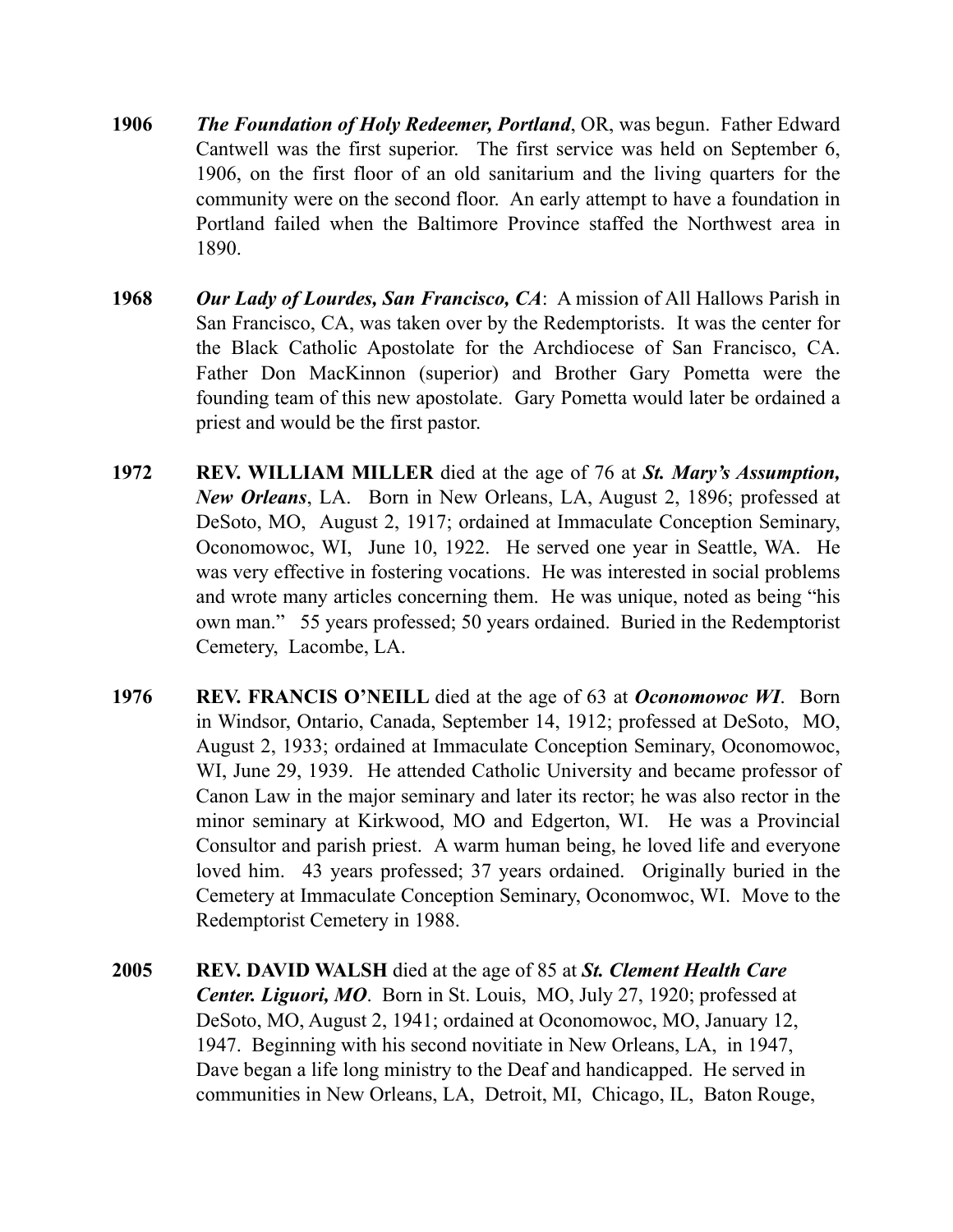LA, and finally, Corpus Christi, TX. For several years, he served as an itinerant missionary to the Deaf, giving missions to deaf communities all over North America and several other countries. In 1971, Dave established the National Catholic Office for the Deaf and served as its director until 1980. He served on the first board of directors of the National Catholic Office for Persons with Disabilities and was involved in writing the 1981 document, "*Pastoral Statement of U.S. Catholic Bishops on People with Disabilities*." Once accused of having 'grandiose dreams', he succeeded in making his dreams a reality. 64 years professed, 58 years ordained. Buried in the Redemptorist Cemetery, Liguori, MO.

#### AUGUST 14

- *1948 REV. VICTOR SCALFORD* died at age 32 while stationed at *Immaculate Conception Seminary, Oconomowoc WI.* Born in Chicago, IL, April 8, 1916; professed at DeSoto, MO, August 2, 1937; ordained at Immaculate Conception Seminary, Oconomowoc, WI, July 1, 1942. He established devotions to the Sacred Heart in many homes in Holy Redeemer Parish, Detroit, MI. He developed mental problems in 1946. Died in Rogers Memorial Hospital near Oconomowoc, WI. 11 years professed; 6 years ordained. Originally buried in the Cemetery at Immaculate Conception Seminary, Oconomwoc, WI. Moved to the Redemptorist Cemetery, Liguori, MO, in 1988.
- *1968 REV. STEPHEN LIVERNOIS* died at the age of 62 at *Perpetual Help Retreat Center, Oconomowoc, WI.* Born in Detroit, MI, October 9, 1905; professed at DeSoto, MO, August 2, 1927; ordained at Immaculate Conception Seminary, Oconomowoc, WI, June 29, 1932. He was a parish priest and a missionary gifted with a kindness and thoughtfulness that made a lasting impression on all who had the good fortune of knowing him. Parish Priest at St. Alphonsus Parish, in Grand Rapids, MI. 41 years professed; 36 years ordained. Buried in Holy Cross Cemetery, Detroit, MI.

#### AUGUST 15

**1960** *The Foundation of St. Joseph the Worker, Teresina, Piani, Brazil*, was canonically established; it had begun on July 9, 1960 and was situated in the Diocese of Teresina. Rev. James Springer was the first superior. It was transferred to the Irish Redemptorist Province, December 8, 1964.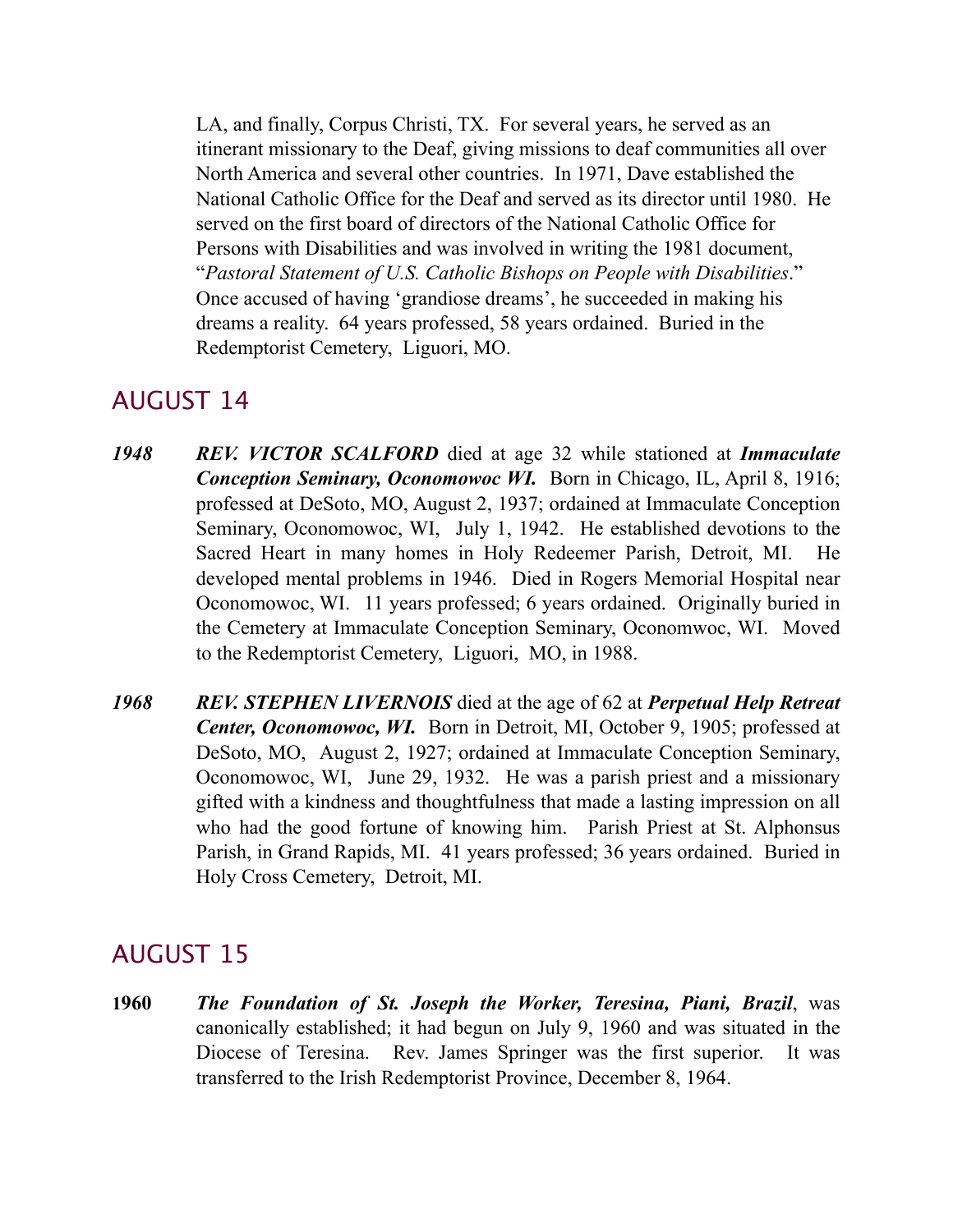- **1962** *The Foundation of the Immaculate Conception, Rapid City*, SD, was begun. Rev. Charles Nichols was the first superior. The parish was returned to the diocese on January 1, 1970.
- **1991** *General Chapter XXI* began at *Itaici, São Paolo, Brazil*. The chapter reviewed the state of the Congregation and set a theme for the new sexennium: "to deepen our apostolic community life as a prophetic force . . . to emphasize the coherence between our incluturated evangelization, our community life, and our spirituality." On September 3, Juan Manuel Lasso de la Vega y Miranda was re-elected superior general on the first ballot. On September 4, Joseph W. Tobin of the St. Louis Province was elected one of the consultor generals. James Shea (provincial) and Gary Heinecke represented the St. Louis Province; Patrick O'Brien (provincial) represented the Oakland Province; Robert Fenili of the St. Louis Province attended as a Consultor General. The chapter closed on September 14.

**2003 REV. RAYMOND ALAN BRENNAN** died at the age of 70 while stationed at the *Redemptorist Center in Pattaya, Thailand.* Born in Chicago, IL, December 7, 1932; professed at DeSoto, MO, August 2, 1954; ordained in Immaculate Conceptiion Seminary, Oconomowoc, WI, July 2, 1959. He spent most of his life as a missionary priest in Thailand. In the early part of his ministry, Fr. Ray was already using his genius for organization. He set up a rice bank to help the Thai farmers save their money and developed a program to raise Thai silk. Later, when he was assigned to Pattaya, Fr. Ray established an orphanage to care for abandoned children. The Orphanage at Pattaya was later joined by schools for the blind, deaf, and disabled. Father Ray's work was supported by a world wide network of donors. He was a true son of St. Alphonsus who spent his life among the most poor and abandoned. 49 years professed; 44 years ordained. Buried in St. Nicholas of Flue Church Cemetery, Pattya, Thailand.

# AUGUST 17

**1924 BROTHER AUGUSTINE (JODOCUS) MENKE** died at the age of 63 at *St.*  Joseph's College, Kirkwood, MO. Born in Silbach, Westphalia, Germany, December 25, 1860; professed at Kirkwood, MO, March 8, 1891. He was a tailor by trade. As a result of the missions preached in San Francisco, CA, in 1886, he decided to become a Redemptorist. He spent most of his religious life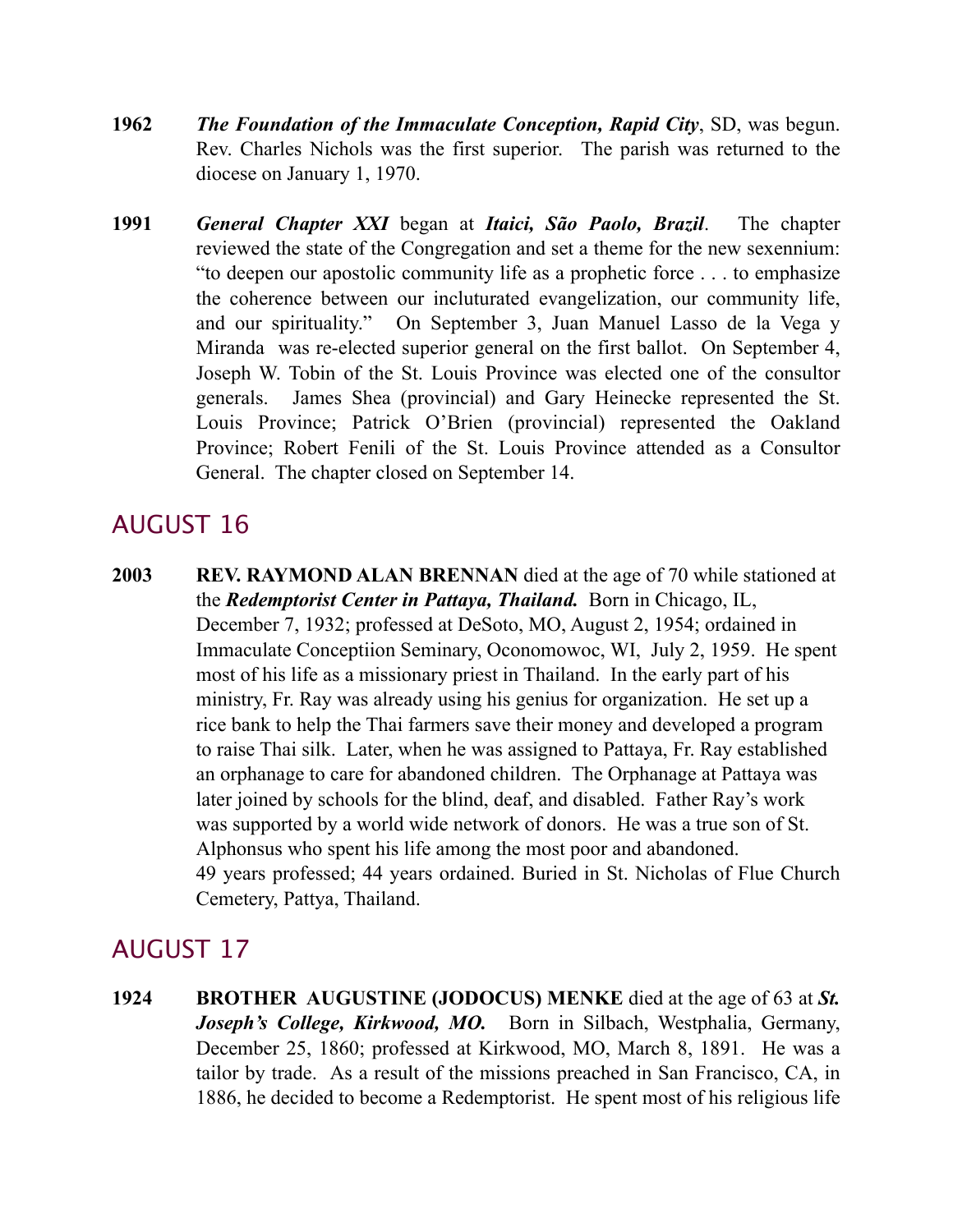at Kirkwood, MO, as a tailor. His life could be summed up in the words *ora et labora.* 33 years professed. Originally buried in the Cemetery at St. Joseph's College, Kirkwood, MO. Moved to the Redemptorist Cemetery, Liguori, MO.

## AUGUST 18

**1878 BROTHER SYLVANUS EGLOFF** died at the age of 36 at *St. Mary's Assumption, New Orleans, LA.* Born in Weddingen, Switzerland, January 22, 1842; professed at Annapolis, MD, September 1, 1869. He served the community as a cook, taking pains to do his job as well as he could. 8 years professed. Buried in St. Mary's Church, New Orleans, LA.

## AUGUST 19

## AUGUST 20

- **1878 REV. FRANCIS MURPHY** died at the age of 32 at *St. Mary's Assumption, New* . Born in Cora Clare, Ireland, July 4, 1846; professed at Annapolis, MD, April 22, 1867; ordained at Ilchester, MD, May 20, 1875. He served in the Civil War on the Confederate side. His studies in the seminary were hampered by stomach trouble, which also affected his work in the active ministry. He was the first confrere to die in the St. Louis Province. 11 years professed; 3 years ordained. Buried in St. Alphonsus Church, New Orleans, LA.
- **1969 REV. ANTHONY POWERS** died at the age 59 while stationed at *St. Alphonsus, (Rock) St. Louis, MO*. Born in St. Louis, MO, August 26, 1909; professed at DeSoto, MO, August 2, 1930; ordained at Immaculate Conception Cemetery, Oconomowoc, WI, June 28, 1935. He attended The Catholic University and taught for twelve years in the minor seminary. He was rector in Davenport, IA, and Omaha, NE, and delegate to General Chapter XVI, 1963. A kind and compassionate man, his kindness was especially evident towards the sick. Stationed at St. Alphonsus Parish in Grand Rapids, MI. Died of a heart attack in St. Mary's Hospital, St. Louis, MO. 39 years professed; 34 years ordained. Buried in the Redemptorist Cemetery along with his brother Fr. Joseph, Liguori, MO.

## AUGUST 21

**1887 REV. JOSEPH PREGEL** died at the age of 30 while stationed at *Our Lady of Perpetual Help, Kansas City MO*. Born in Ulma, Wuerttemberg, Germany,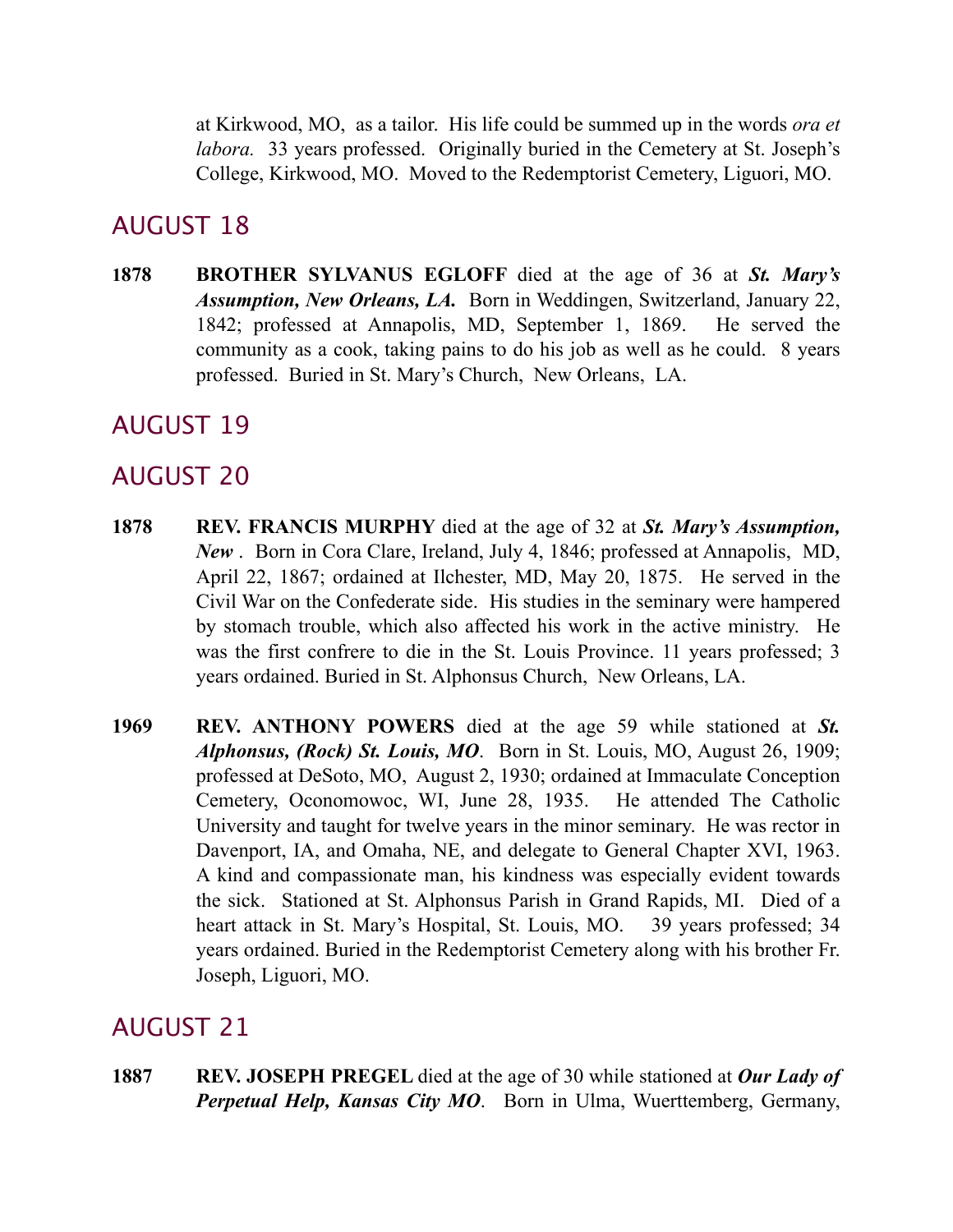May 8, 1857; professed at Kansas City, MO, September 8, 1880; ordained at Ilchester, MD, March 7, 1885. He first joined the Brothers of Mary in Dayton, OH, and he taught for a while in St. Alphonsus' School in New Orleans, LA. He served as a teacher in the minor seminary at Kansas City MO. Died in St. Margaret's Hospital there. 6 years professed; 2 years ordained. Buried in St. Mary's Cemetery, Kansas City, MO.

- **1973 BROTHER HUBERT (MAXIMILLIAN) HAUNERT** died at the age of 79 at *Our Mother of Perpetual Help, San Francisco, CA*. Born on February 27, 1894; professed on January 1, 1916. Most of his time was spent in the Oakland Province at the Vice-Provincial residence in Livermore, CA. He was also cook at Bridal Veil, OR, and at the provincial residence in San Francisco, CA. 57 years professed. Buried in Holy Sepulchre Cemetery (Sacred Heart Section) Hayward, CA. (Near Oakland, CA.)
- **1984** *The Theology Residence, Chicago*, for the students of the St. Louis Province was begun with fourteen students who attend the Catholic Theological Union. They had previously attended the theologate at Esopus, NY, (1967-1984). Rev. Thomas Brooks and Rev. Paul Coury were in charge of the students. It was nicknamed, "the Behles House" in honor of Father Joseph Behles. The residence was later moved to Blessed Sacrament Parish, Chicago, IL; it was made a separate residence again in 1995.
- **2001 BROTHER DONALD O'MARA** died at the age of 75 at *St. Clement Health Care Center, Liguori.* MO. Born in Baltimore, MD,April 14, 1926; professed in Windsor, Ontario, August 31, 1983. He grew up in Groton, CT, and served as a Navy cook during World War II. He and his brother began O'Mara's candies in Groton before he moved to Phoenix, AZ, and worked in construction. As a Redemptorist he served a short time in Seattle, WA and Oakland, CA, but the rest of his life was lived in Whittier, CA. He was dedicated to his sacristan duties and developed a servers' program for boys and girls that included fundraisers, races, and religious education. At his funeral, the homilist summed up his apostolic life by saying: "I have never known a Redemptorist as revered by young people as Brother Don." 17 years professed. Buried in the Redemptorist Cemetery, Liguori, MO.

#### AUGUST 22

**1988 REV. VICTOR ZABELLE** died at the age of 68 while stationed at *Holy Redeemer, Oakland CA*. Born September 19, 1919; professed at DeSoto,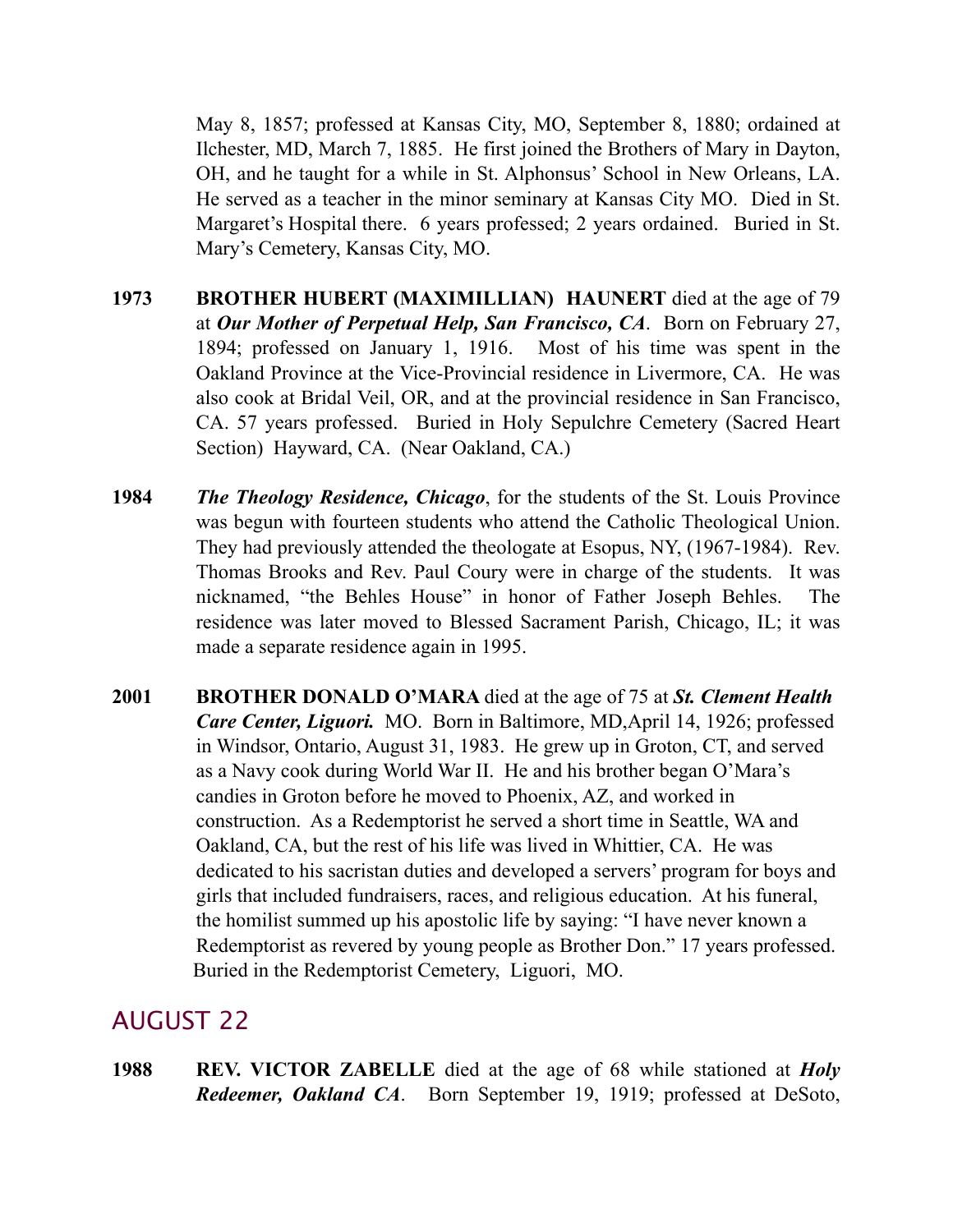MO, August 2, 1941; ordained at Immaculate Conception Seminary, Oconomowoc, WI, July 2, 1946. His mother taught dancing; Vic and his sister were a dance team until he entered the Redemptorists. He served as teacher and *socius* in Holy Redeemer College, Oakland, CA, and as hospital chaplain and parish priest in Great Falls, MI, Sacred Heart Seattle, WA, Tucson, AZ, Whittier, CA, and finally Oakland, CA, where he specialized in Serenity Retreats for alcoholics. Diffident about his abilities, he grew in a simple and total trust in God. He had a sly sense of humor. He died of complications from radiation treatment for cancer at St. Anne's Home. 47 years professed; 42 years ordained. Buried in Holy Sepulchre Cemetery (Sacred Heart Section), Hayward, CA. (Near Oakland, CA.)

- **1888** *The Foundation of St. Alphonsus, Grand Rapids, MI,* was begun. When the Provincial, Father William Loewekamp, declined his offer, Bishop Richter appealed directly to the rector major, Father Mauron. Following Mauron's directions, a newly formed parish in the northern section of the city was accepted. Two townships outside the city limits were included in the parish. Rev. Theodore Lamy was the first superior.
- **1943 REV. GEORGE EBERTS** died at the age of 61 while stationed at *Mount St. Clement's College, DeSoto, MO.* Born in New Orleans, LA, January 17, 1882; professed at Kansas City, MO, August 15, 1902; ordained at St. Louis, July 3, 1907. He was a missionary on the West Coast as well as in the Midwest. While in Seattle, WA, he worked among the Native Americans on the reservation on Puget Sound, AK. Died at St. Mary's Hospital, St. Louis, MO. 41 years professed; 36 years ordained. Buried in the Redemptorist Cemetery, Lacombe, LA.
- **1958** *A Brothers' Candidate School, Villa Majella***,** *Pine City, MN***,** was begun with twenty-five boys. Rev. Bernard Guenther was the director, assisted by Father Bruno Lischwe and Brother Liguori Gengler. The school, which provided many high school courses, had previously been located at Glenview, IL, from July 15, 1957 to June 1958. It was moved to Edgerton in 1967.
- **1988 BROTHER AMBROSE (WALTER) PHILLIPS** died at the age of 91 at *Immaculate Conception Seminary, Oconomowoc, WI*. Born in Chicago, IL, September 15, 1896; professed at DeSoto, MO, August 15, 1918. A capable man who gave himself in devoted service throughout his life. From 1935 to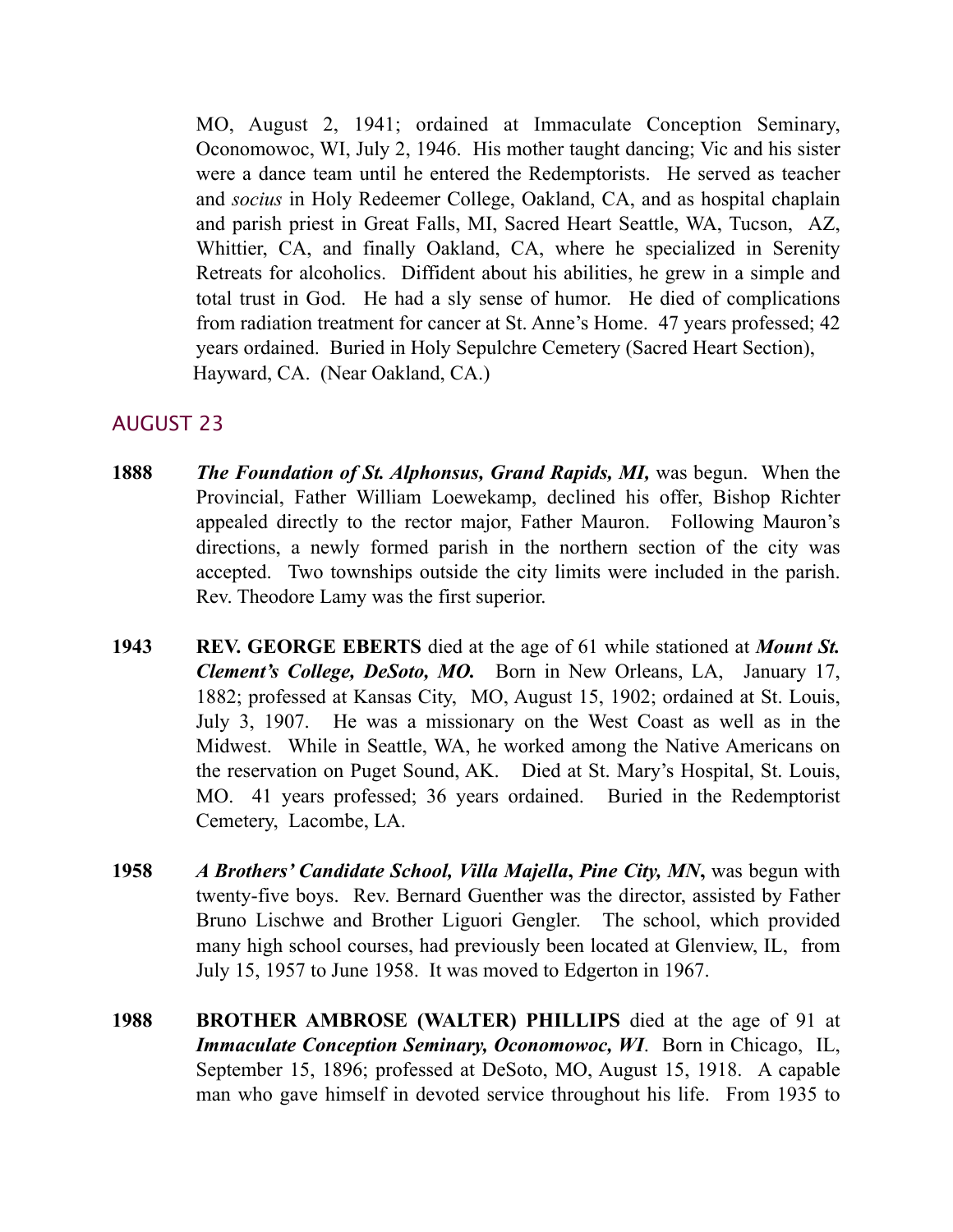1937, he was involved in soliciting subscriptions for the *Liguorian* magazine by going door to door. 70 years professed. Buried in the Redemptorist Cemetery, Glenview, IL, along with his brother Fr. John,

### AUGUST 24

- **1994 REV. FRANCIS X. SHERIDAN** died at the age of 82 at *Our Lady of Perpetual Help, Kansas City, MO*. Born in St. Louis, MO, December 5, 1911; professed at DeSoto, MO, August 2, 1933; ordained at Immaculate Conception Seminary, Oconomowoc, WI, June 29, 1938. He spent most of his active life in parish work in several communities in the Midwest, but he also served as *socius* in the novitiate for a year and spent a year preaching retreats to both Glenview, IL, and Perpetual Help Retreat Center, Oconomowoc, WI. He was gifted with a beautiful tenor voice and his eloquent sermons were long remembered by the people he served. A stroke in 1982 limited his activity after forty-four years of parish work; he continued on a retired basis until close to his death. 61 years professed; 56 years ordained. Buried in the Redemptorist Cemetery, Liguori, MO.
- **1997** *General Chapter XXII* began at *San Alfonso Retreat Center, West End, New Jersey, USA.* The chapter elected Most Rev. Joseph W. Tobin, of the Denver Province, as superior general on September 8. Representing the Denver Province, in addition to Father Tobin, were Richard Thibodeau (Provincial), Robert Fenili (elected representative), Daniel Hall (designated representative of brothers), and William Cleary (non-voting representative of Region of Nigeria.) The Chapter chose the theme of Redemptorist Spirituality to guide the new sexennium; it concluded on September 24.
- **2008 REV. BERNARD G. ROONEY** died at the age of 75 at *St. Alphonsus Parish, Grand Rapids, MI.* Born in Grand Rapids, MI, July 8, 1933; professed at DeSoto, MO, August 2, 1954; ordained at Immaculate Conception Seminary, Oconomowoc, WI, July 2, 1959. "Turk," as he was known to his confreres, worked for many years as a parish priest, seminary teacher, and as the director of the Co-Redemptorist Association. He received his Doctorate in Theology from the Angelicum in Rome, and he used his knowledge as professor at the major seminaries in Oconomowoc, WI, and Esopus, NY. Besides coordinating the Co-Redemptorist Association, he served as a parish priest at St. Michael's Parish in Chicago, IL, and Holy Redeemer Parish in Detroit, MI. He lived the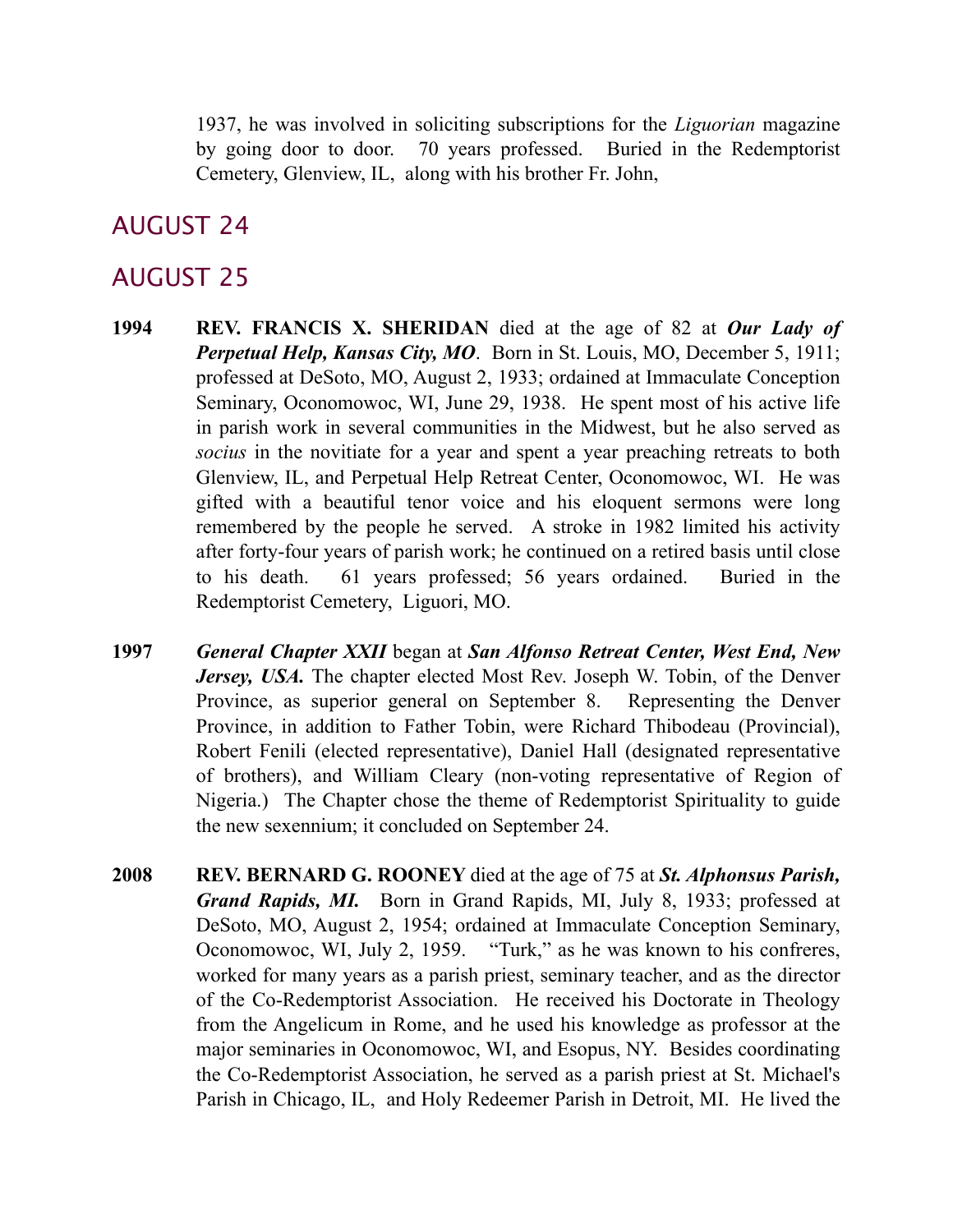last twenty-three years of his life at St. Alphonsus Parish in Grand Rapids , MI, serving as parish priest, missionary preacher and parish administrator. He gave himself wholeheartedly to whatever he was called to do. 54 years professed: 49 years professed. Buried in Woodlawn Cemetery in the family plot, Grand Rapids, MI.

## AUGUST 26

**1992 REV. JOSEPH PALMER** died at the age of 70 at *Holy Redeemer, Oakland*, CA Born in Alameda, CA, September 29, 1921; professed at DeSoto, MO, August 2, 1943; ordained at Immaculate Conception Seminary, Oconomowoc, WI, January 6, 1948. He began his active life as a teacher at Holy Redeemer College, Oakland, CA. Later he spent many years as a missionary out of St. Gerard's Parish, Great Falls, MT, and was part of the mission team that was sent to Hawaii (1957-1958). He was a hard worker with rare skills, a gardener, an excellent carpenter, and his leisure labor of love was framing pictures of Our Mother of Perpetual Help. He was a man whose actions spoke louder than his words. 49 years professed; 44 years ordained. Buried in Holy Sepulchre Cemetery (Sacred Heart Section), Hayward, CA. (Near Oakland, CA.)

- **1866** *The Foundation of St. Alphonsus,**St. Louis, MO,* was established. A pioneer community had charge of the Old Cathedral in St. Louis , MO, until it moved into the unfinished rectory attached to the new St. Alphonsus Church, December 1, 1868. Archbishop Peter Kenrick's earlier offer of a foundation had not been accepted. St. Alphonsus was known as the "Rock" Church because it was the first church to be built entirely of stone. It was probably the first Redemptorist non-parochial or mission church in the U. S. It became a parish in 1881, and served as provincial residence from 1875 until 1960. Rev. Louis Dold was the first superior.
- **1935 BROTHER DANIEL (BERNARD) HUESERS** died at the age of 68 at *St. Joseph's College, Kirkwood MO*. Born in Nieuw, Holland, July 11, 1867; professed at DeSoto, MO, February 2, 1917. He was a farm hand before entering the Congregation. He was influenced to join the Redemptorists by a mission preached by Rev. Henry Meurer in Glencoe, MN. He was sent to Fresno CA, where he labored as cook and porter for a year. He was then transferred to Immaculate Seminary, Oconomowoc, WI. 18 years professed. Originally buried in the Cemetery at St. Joseph's College, Kirkwood, MO.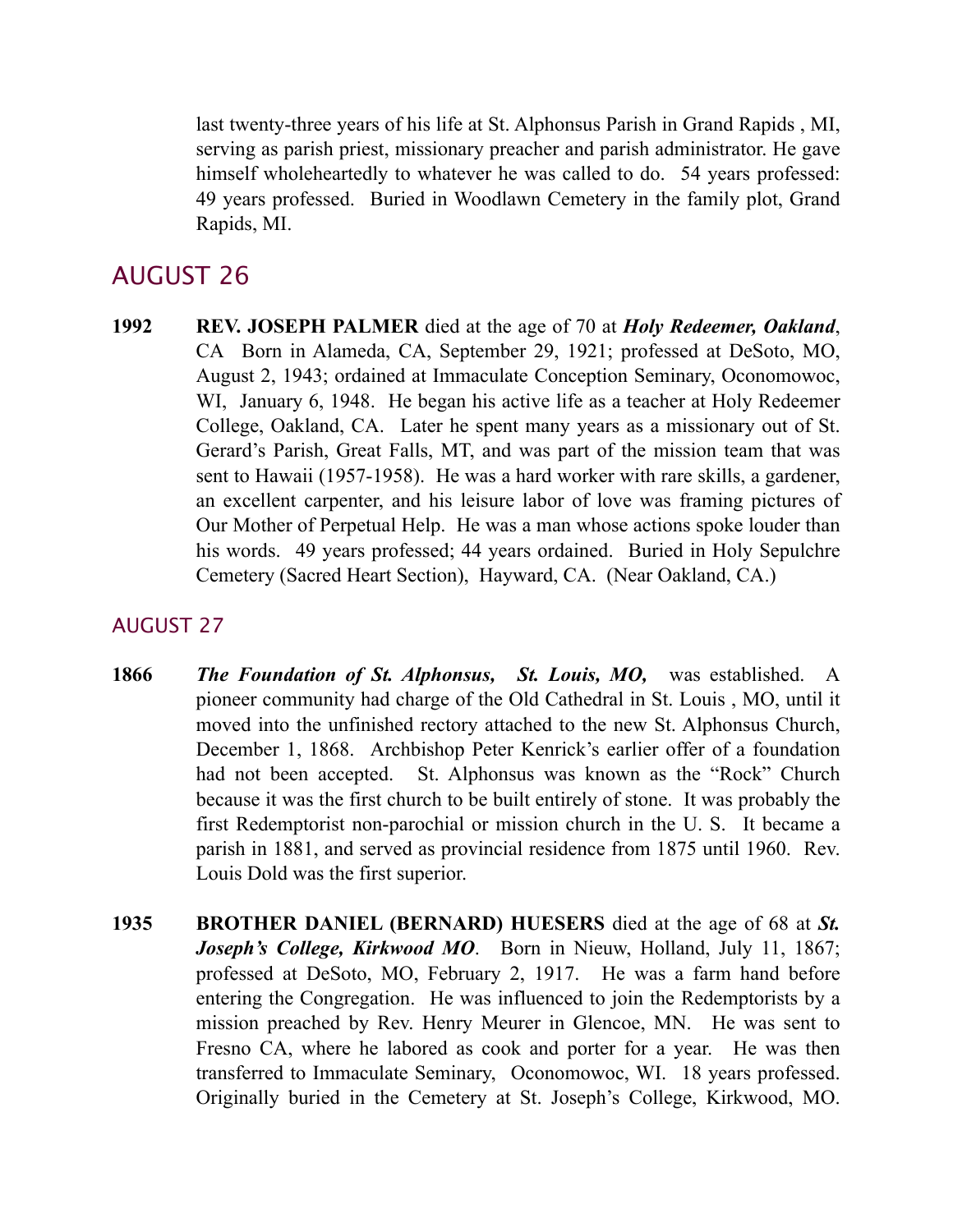Moved to the Redemptorist Cemetery, Liguori MO when St. Joseph's College was moved to Edgerton, WI, in 1959

**1946** *The Foundation of St. John the Evangelist, Carlisle, KY,* was canonically established; it had begun on March 1, 1946. Rev. Emmet Crane was the first superior. The parish was returned to the diocese on May 29, 1962.

- **1899 REV. MICHAEL MUELLER** died at the age of 74 at *Annapolis, MD*. He was born in 1825, professed in 1848, and ordained in 1853. He was consultor to the first St. Louis Provincial, Father Jaeckel, in 1875. He was a prolific author, being credited with thirty-six works. His book, *Our Lady of Perpetual Help in the Work of Our Redemption and Sanctification* (1873), is probably the first English book by a Redemptorist about Our Mother of Perpetual Help. 51 years professed; 46 years ordained.
- **1957 REV. EDWARD TROWER** died at the age of 48 at *Perpetual Help, San Antonio, TX*. Born in New Orleans, LA, December 27, 1908; professed at DeSoto, MO, August 2, 1930; ordained at Immaculate Conception Seminary, Oconomowoc, WI, June 28, 1935. He was a chaplain in the armed forces during World War II. As rector, he devoted himself completely to the Spanish apostolate. Whatever he did, he did it with all he had. Died suddenly from heart attack. 27 years professed; 22 years ordained. Buried in the Redemptorist Cemetery, Lacombe, LA.
- **1968 REV. FRANCIS DALTON** died at age 72 while stationed at *Holy Redeemer, Detroit, MI.* Born in Grand Rapids, MI, June 4, 1896; professed at DeSoto, MO, August 2, 1918; ordained at Immaculate Conception Seminary, Oconomowoc, WI, July 2, 1923. A missionary most of his life, he was said to have a voice that could be heard on the moon and beyond. He was stationed for a time in Portland, OR, and Whittier, CA. He had a remarkable memory seeming to be able to remember a page of print with one look. Despite poor eyesight, he remained as active as he could in his latter years. His genuine piety was an example to his confreres. Died suddenly while visiting his sister in Grand Rapids, MI. 50 years professed; 45 years ordained. Buried along with his brother Fr. Richard in Mt. Calvary Cemetery, Grand Rapids, MI.
- **1971 REV. ROBERT BOUCHER** died at the age of 61 at *St. Alphonsus, Grand Rapids, MI*. Born in Grand Rapids, MI, July 3, 1910; professed at DeSoto,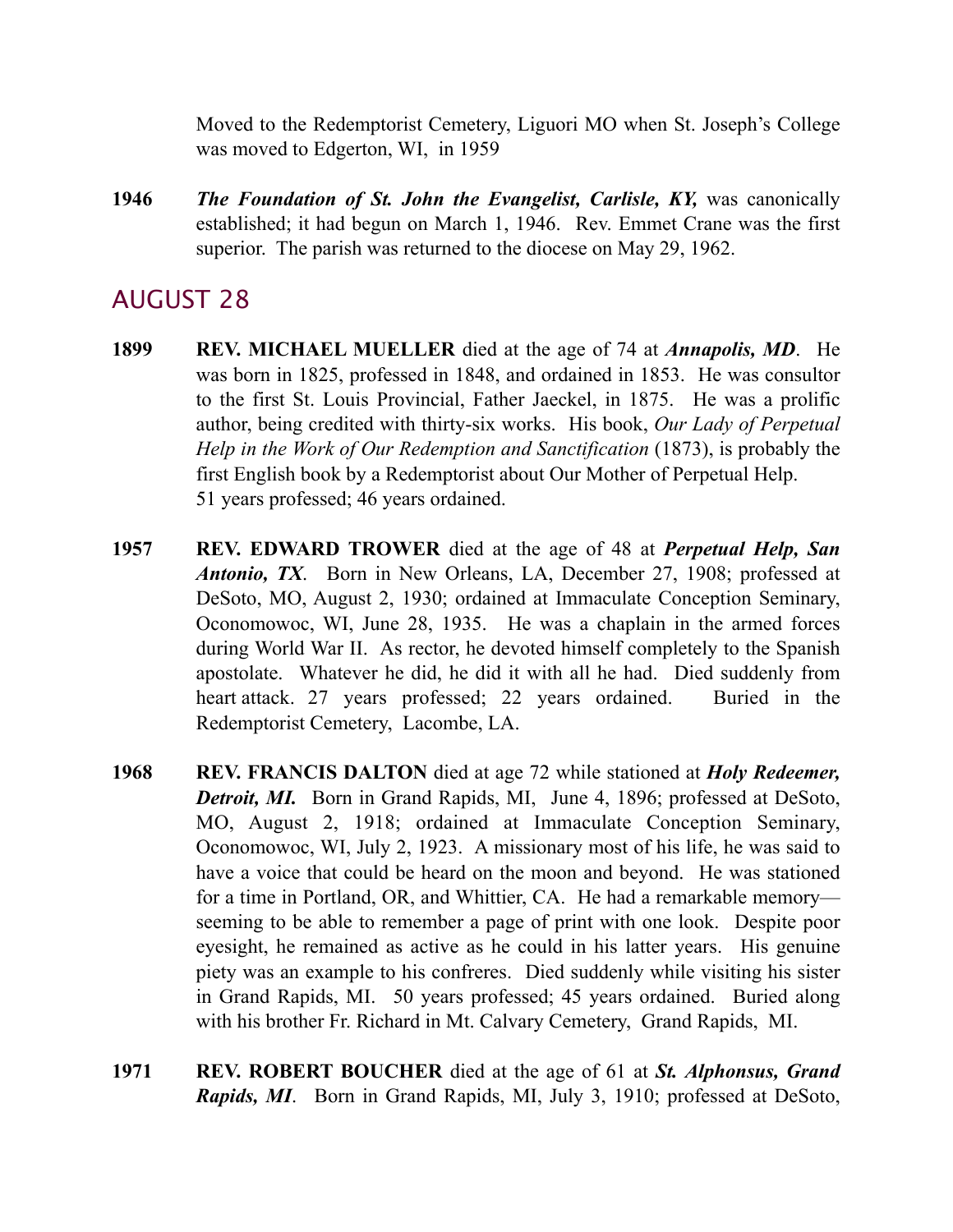MO, August 2, 1930; ordained at Immaculate Conception Seminary, Oconomowoc, WI, June 28, 1935. He attended the *Schola Major*, Rome (1936-1939), obtaining a S.T.D. at the Gregorianum University and a licentiate at the Biblical Institute *summa cum laude*. He taught Scripture for twentyseven years in the major seminary before he became parish priest in 1966. Died suddenly. Buried along with his two brothers; Frs, John and Gerard in the Redemptorist Cemetery, Glenview, IL.

## AUGUST 29

- **1979** *General Chapter XIX, Rome,* was convened with a concelebrated Mass in San Alphonso Church. James Stratton (Provincial) and James Garcia represented the Oakland Province. Edmund Langton (Provincial), Daniel Lowery, and Robert Fenili represented the St. Louis Province. Daniel Korn (St. Louis) attended as a representative of the brothers appointed by the General Council. The chapter reviewed and accepted the Constitutions and Statutes revised by the General Chapter XVII and submitted the Constitutions to the Holy See for definitive approval, which was received on February 2, 1982. It elected Father Joseph Pfab superior general and rector major for a second six-year term. The chapter closed on October 5, 1979.
- **2008 REV. ROBERT C. SIMON** died at the age of 84 at *St. Clements Health Care Center, Liguori, MO.* Born in Portland, OR, November 6, 1923; professed at DeSoto, MO, August 2, 1942; ordained at Immaculate Conception Seminary, Oconomowoc, WI, January 6, 1948. He taught languages and music for seventeen years at Holy Redeemer College in Oakland, CA. There he wrote his own Latin textbook for class use and developed a language laboratory for students. He was a gifted missionary who could preach in English, Spanish and Czech. He served as director and retreat master at both the Palisades and Picture Rocks retreat centers and was elected as the provincial vicar for the Oakland Province. In his later years at St. Clement's, he would lead his confreres in song playing the organ at Mass. His quick wit and easy manner made him a pleasure to live and work with. 66 years professed; 60 years ordained. Buried in the Redemptorist Cemetery, Liguori, MO.

## AUGUST 30

**1932 WILLIAM CARDINAL VAN ROSSUM, C.Ss.R.** died at the age of 77 at *Maastricht, Holland*. Born in Zwolle, Holland; professed in 1874; ordained in 1879. He was prefect of the Propaganda of the Faith and a member of the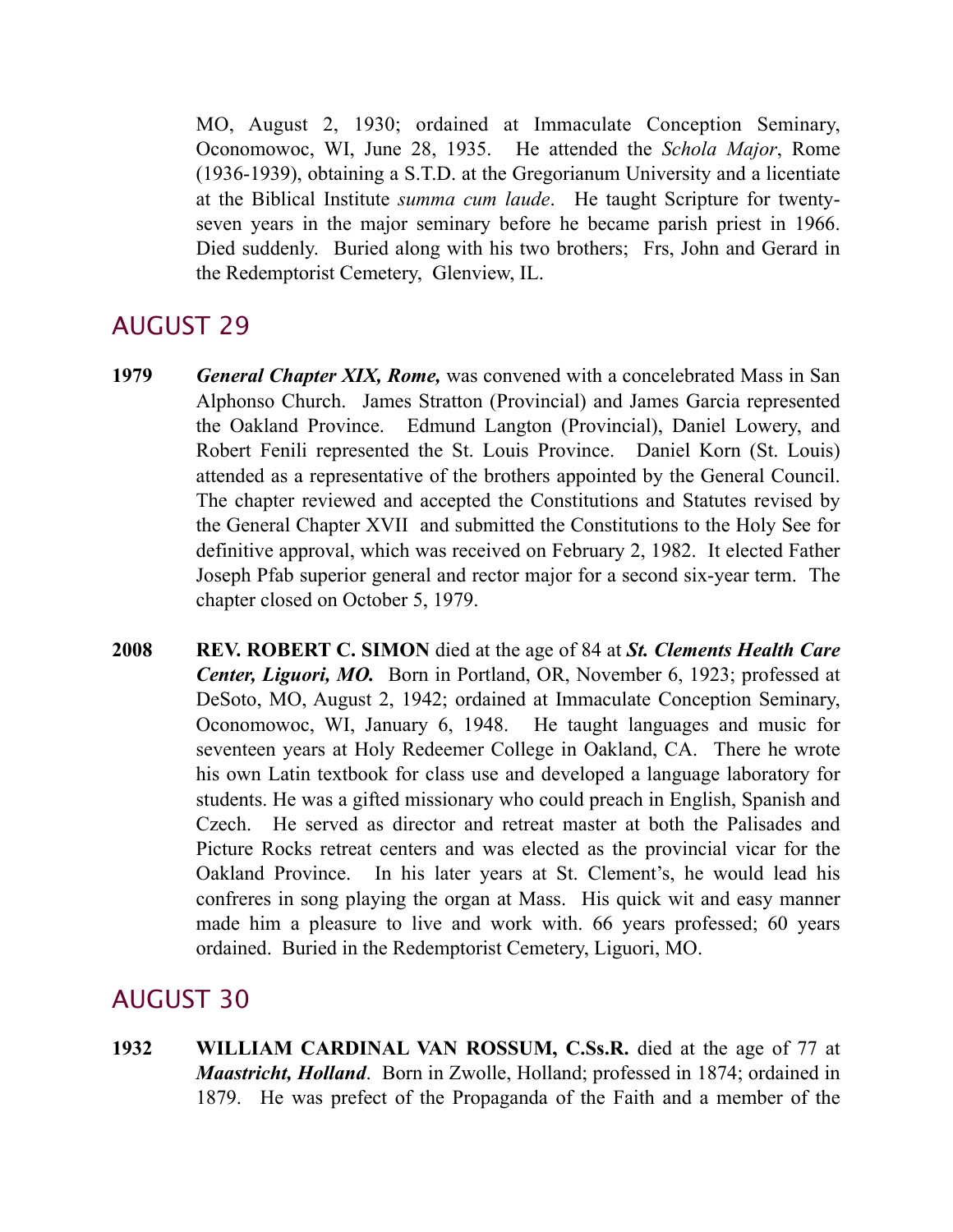Papal Commission for the Codification of Canon Law. He had been a Consultor to Superior General and Rector Major Patrick Murray. 58 years professed; 53 years ordained.

- **1978 REV. WILLIAM REINTJES** died at the age of 84 at *Immaculate Conception Seminary, Oconomowoc, WI*. Born in Kansas City, MO, December 9, 1893; professed at DeSoto, MO, August 2, 1915; ordained at Immaculate Conception Seminary, Oconomowoc, WI, July 4, 1920. He was professor of Canon Law in the major seminary, after post-graduate work in Rome, where he received a J.C.D. *summa cum laude.* He also taught moral theology for a time. He was a parish priest, rector, provincial consultor, and Vice-provincial of the New Orleans Vice-province. He was very interested in the labor movement and headed the diocesan labor school in New Orleans, LA. He was a financial genius, a fine administrator, and a tough superior, though he was a compassionate parish priest. He was known as "Riley" among the confreres. A stroke in 1958 made him an invalid for the last twenty years of his life. 63 years professed; 58 years ordained. Originally buried in the Cemetery at Immaculate Conception Seminary in Oconomowoc, WI. Moved to the Redemptorist Cemetery, Liguori, MO in 1988.
- **1995 REV. EDWARD JENNINGS** died at the age of 96 at *St. Clement Health Care Center, Liguori, MO*. Born in Grand Rapids, MO, December 16, 1898; professed at DeSoto, MO, August 3, 1920; ordained at Oconomowoc, MO, July 2, 1925. His long career began teaching natural sciences in minor seminaries at Kirkwood, MO, and Oakland, CA, after attending St. Louis University, St. Louis, MO. While most of his life was spent on the West Coast as a missionary, he spent a few years working out of Glenview. He was the first retreat master at Palisades, and served as novice master and as director of the pastoral year program for young priests in the Oakland Province. He translated Bouchage's *Pratique des vertus* which was used for morning meditation in many communities. He loved mission preaching and work with converts. He is always mentioned with loving respect by his confreres. 75 years professed; 70 years ordained. Buried in the Redemptorist Cemetery, Liguori, MO.
- **1996 REV. JOHN SCHAEFER** died at the age of 80 while stationed at *Liguori Mission House, MO.* Born in St. Louis, MO, June 15, 1916; professed at DeSoto, MO, June 2, 1937; ordained at Immaculate Conception Seminary, Oconomowoc, WI, July 1, 1942. He taught dogmatic theology at Immaculate Conception Seminary, Oconomowoc, WI, for three years before going to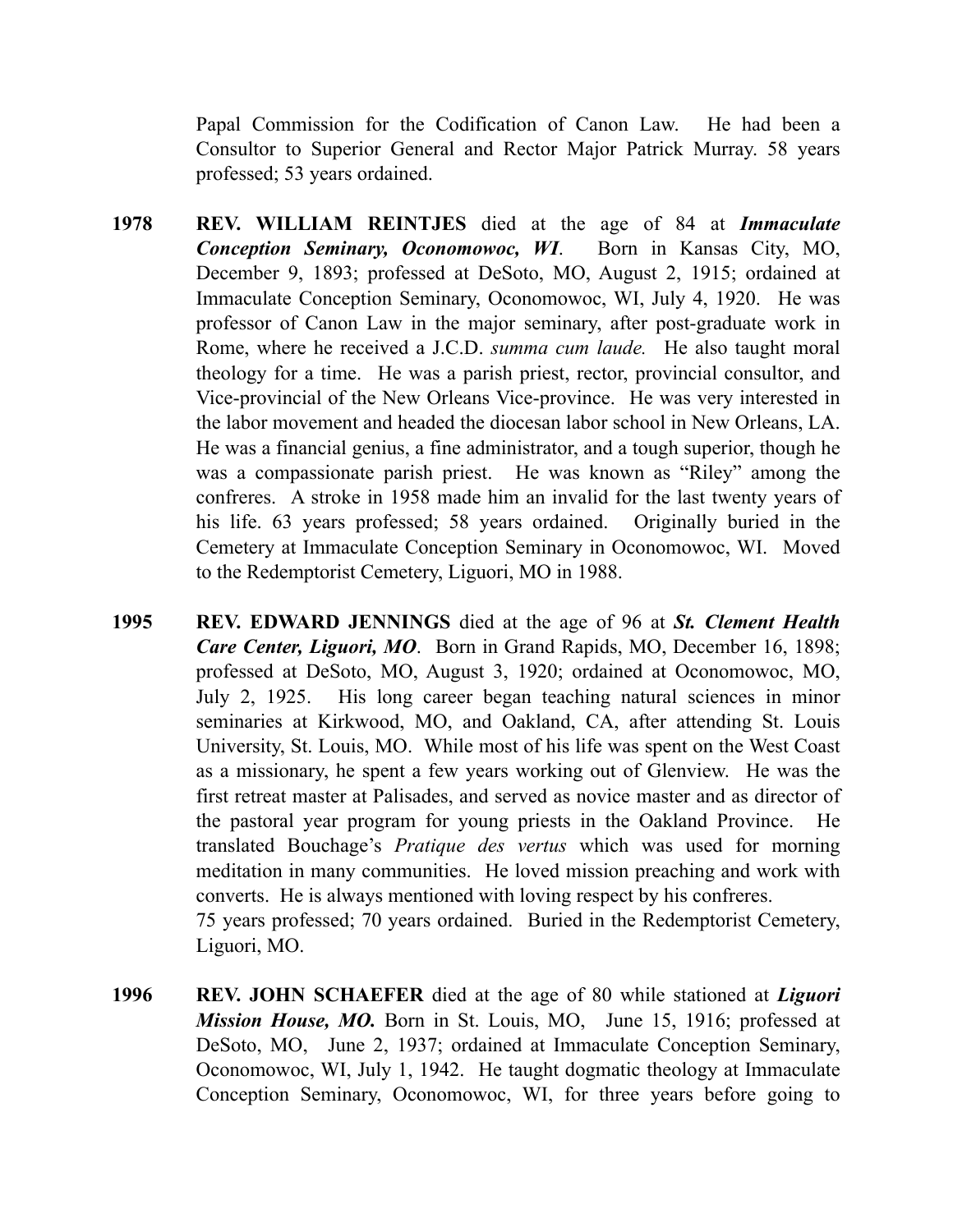Liguori, MO, as one of the pioneers of Liguori Publications in which he served in many capacities, notably as editor of *Perpetual Help* magazine, for all but nine years of his active life. During this break, he served in St. Gerard's parish in Kirkwood, MO, acting as pastor for five of those years. He was an amateur photographer whose collection of photographs found a place in the art department of St. Pius High School, Festus, MO. In his later life, he battled the disease of alcoholism by faithfulness to the AA program. His health was poor the last several years of his life. He was noted for his organizational skills, gentleness, and dedication to work. 59 years professed; 54 years ordained. Buried in the Redemptorist Cemetery, Liguori, MO.

- **1832 REV. SIMON SAENDERL,** at *Green Bay, Wisconsin* began the first Redemptorist foundation in the territory of the Denver Province. It was abandoned in 1837.
- **1911** *The Foundation of St. Gerard, San Antonio, TX* was begun. Bishop John Shaw offered this foundation located at east end of the city. Rev. Henry Schutten was the first superior.
- **1913 REV. CHARLES HAHN** died at the age of 74 at *St. Michael's, Chicago, IL*. Born in Kirchhassel, Hesse, Germany, August 15, 1839; professed at Annapolis, MD, December 9, 1856; ordained there, March 21, 1863. He came to Chicago, IL, in 1864 and for more than twenty-five years worked extensively within a radius of one hundred miles of Chicago, IL, developing mission stations, many of which are flourishing parishes today. 57 years professed; 50 years ordained. Buried in St. Boniface Cemetery, Chicago, IL.
- **1933** *Formal foundation of the community at Livermore, CA,* with Father Thomas Condon as the first superior. The property had been bought by Father Henry Shutten, Vice-Provincial, in 1931, as a site for the future junior seminary. Comprised of one hundred acres in a vineyard, the cost was \$20,000. It was formerly owned by Mr. Chris Buckley of San Francisco.
- **1955 REV. EDWARD MANGAN** died at the age of 57 while stationed at *Immaculate Conception Seminary, Oconomowoc, WI*. Born in Kansas City, MO, August 15, 1898; professed at DeSoto, MO, August 2, 1919; ordained at Immaculate Conception Seminary, Oconomowoc, WI, May 7, 1924. He received a licentiate in Scripture from the Biblical Institute in Rome and served